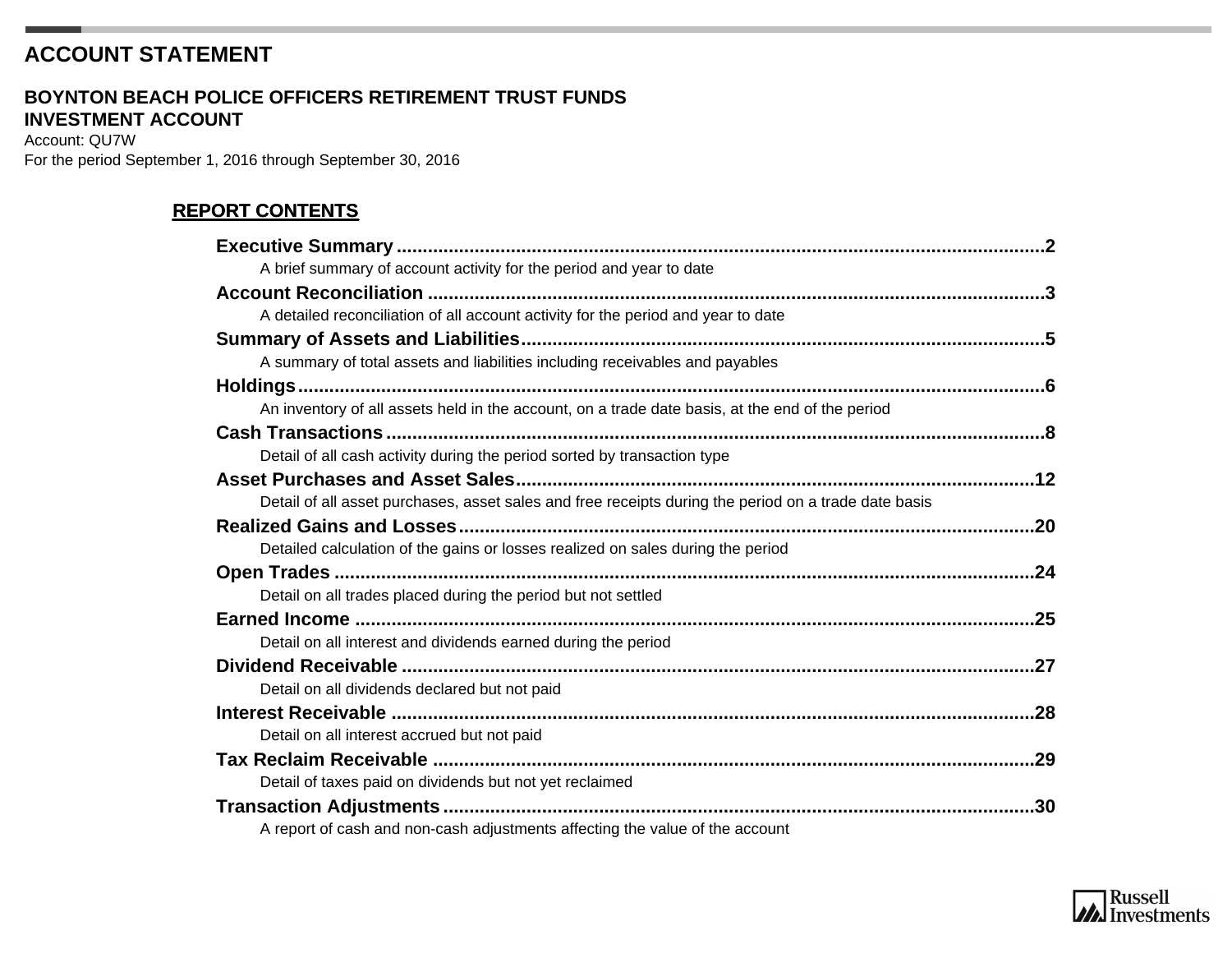## <span id="page-1-0"></span>**CITY OF BOYNTON BEACH** 10/28/2016 10:39:AM **OFFICERS RETIREMENT TRUST EXECUTIVE SUMMARY**

Account: QU7W

|                             | <b>Current Period</b><br><b>Market Value</b> | <b>Year to Date</b><br><b>Market Value</b> |
|-----------------------------|----------------------------------------------|--------------------------------------------|
| <b>Beginning Balance</b>    | 85,465,556.56                                | 78,037,730.50                              |
| Contributions               | 819,113.10                                   | 6,073,866.99                               |
| Cash Receipts               | 735,944.83                                   | 885,983.01                                 |
| <b>Benefit Payments</b>     | -451,169.30                                  | $-5,832,796.52$                            |
| <b>Cash Disbursements</b>   | 0.00                                         | -552,000.00                                |
| <b>Expenses Paid</b>        | $-13,298.85$                                 | -185,523.79                                |
| Loan Activity               | 0.00                                         | -155,000.00                                |
| Income Earned               | -735,944.90                                  | -735,912.63                                |
| <b>Investment Gain/Loss</b> | 218,921.77                                   | 8,502,775.65                               |
| <b>Ending Balance</b>       | 86,039,123.21                                | 86,039,123.21                              |

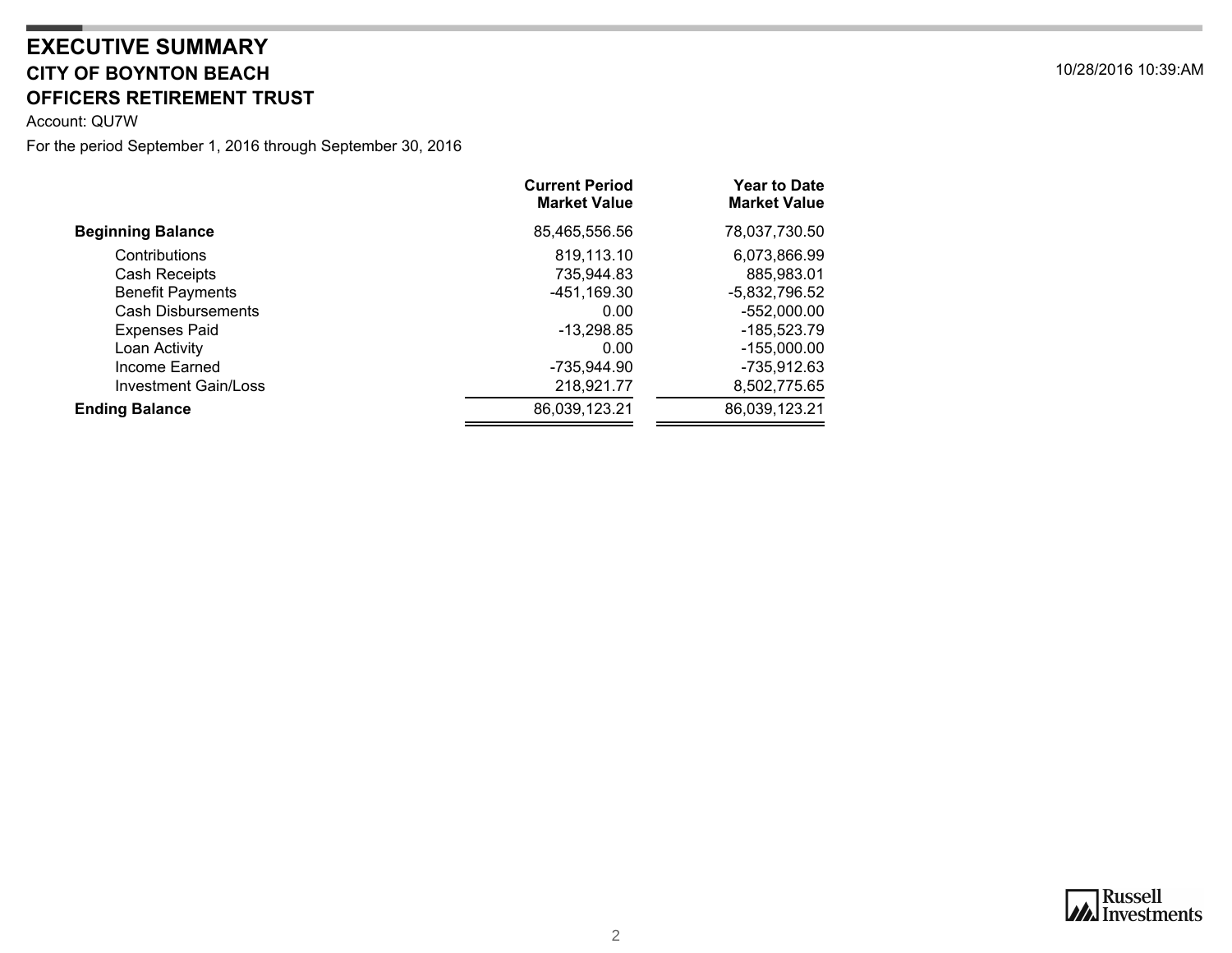#### **CITY OF BOYNTON BEACH** 10/28/2016 9:53 AM **OFFICERS RETIREMENT TRUSTACCOUNT RECONCILIATION**

<span id="page-2-0"></span>Account: QU7W

|                                      | <b>Current Period</b><br><b>Market Value</b> | <b>Year to Date</b><br><b>Market Value</b> |
|--------------------------------------|----------------------------------------------|--------------------------------------------|
| <b>Beginning Balance</b>             | 85,465,556.56                                | 78,037,730.50                              |
| <b>Contributions</b>                 |                                              |                                            |
| Contributions                        | 735,944.83                                   | 735,944.83                                 |
| <b>Employer Contributions</b>        | 0.00                                         | 4,424,032.40                               |
| <b>Employee Contributions</b>        | 83,168.27                                    | 913,889.76                                 |
| <b>Total Contributions</b>           | 819,113.10                                   | 6,073,866.99                               |
| <b>Cash Receipts</b>                 | 735,944.83                                   | 885,983.01                                 |
| <b>Benefit Payments</b>              |                                              |                                            |
| <b>Recurring Benefit Payments</b>    | $-439, 151.20$                               | $-5,381,162.48$                            |
| Non-Recurring Benefit Payments       | $-12,018.10$                                 | -451,634.04                                |
| <b>Total Benefit Payments</b>        | $-451,169.30$                                | $-5,832,796.52$                            |
| <b>Cash Disbursements</b>            | 0.00                                         | $-552,000.00$                              |
| <b>Expenses Paid</b>                 |                                              |                                            |
| <b>Administrative Expense</b>        | $-5,030.22$                                  | $-18,681.37$                               |
| <b>Consultant Expense</b>            | $-6,250.00$                                  | $-12,500.00$                               |
| <b>Expense Reimbursement</b>         | 0.00                                         | $-230.39$                                  |
| <b>Investment Management Expense</b> | 0.00                                         | $-137,432.00$                              |
| Legal Expense                        | $-2,006.52$                                  | $-11,275.92$                               |
| <b>Other Expense</b>                 | $-12.11$                                     | $-5,404.11$                                |
| <b>Total Expenses Paid</b>           | $-13,298.85$                                 | -185,523.79                                |
| <b>Loan Activity</b>                 |                                              |                                            |
| Loan Issues                          | 0.00                                         | $-155,000.00$                              |
| <b>Total Loan Activity</b>           | 0.00                                         | $-155,000.00$                              |
| <b>Income Earned</b>                 |                                              |                                            |
| Interest                             | $-0.07$                                      | 32.20                                      |
| Other Income                         | -735,944.83                                  | -735,944.83                                |
| <b>Total Income Earned</b>           | -735,944.90                                  | -735,912.63                                |

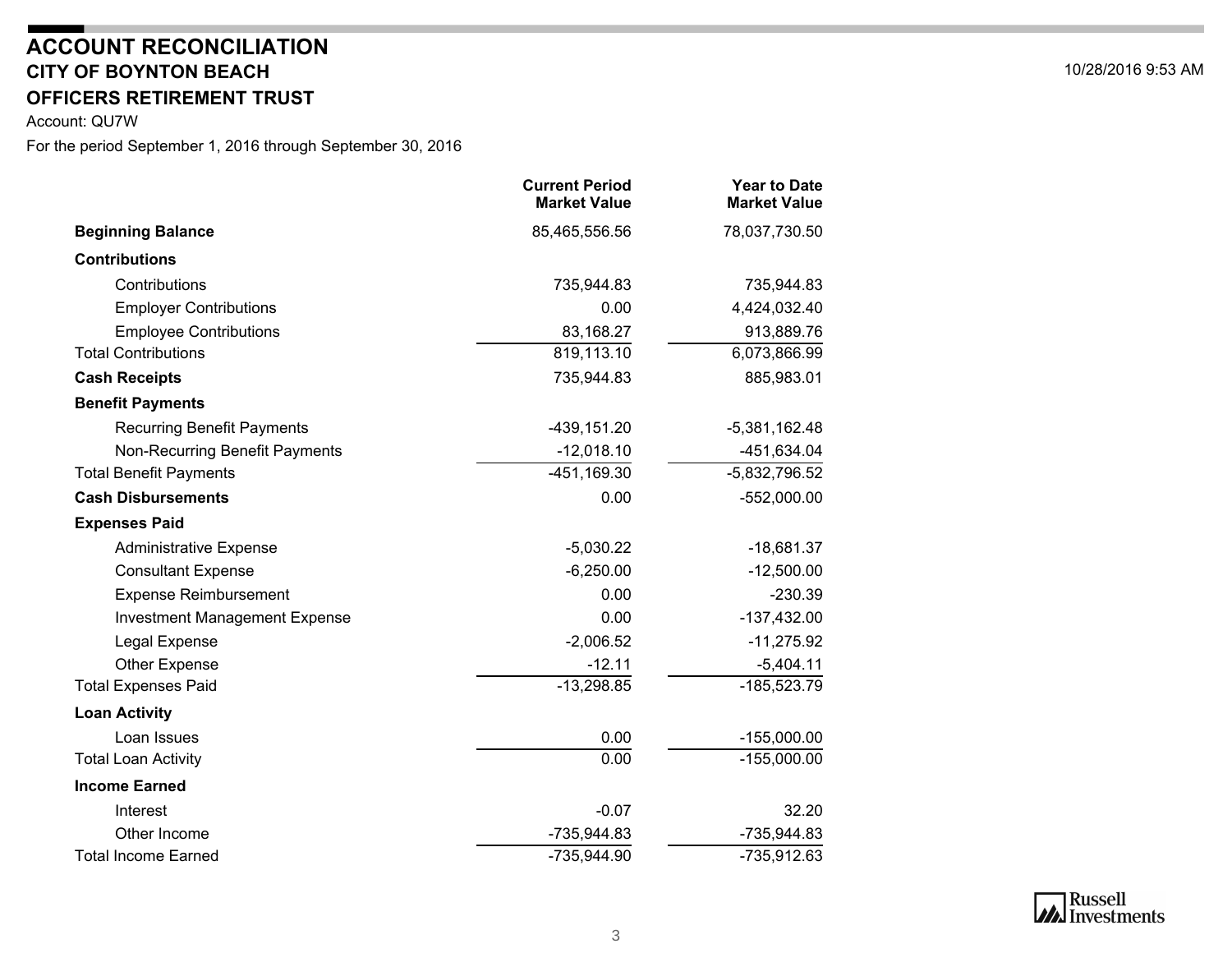#### **CITY OF BOYNTON BEACH** 10/28/2016 9:53 AM **OFFICERS RETIREMENT TRUSTACCOUNT RECONCILIATION**

Account: QU7W

|                                   | <b>Current Period</b><br><b>Market Value</b> | <b>Year to Date</b><br><b>Market Value</b> |
|-----------------------------------|----------------------------------------------|--------------------------------------------|
| <b>Investment Gain/Loss</b>       |                                              |                                            |
| Realized Gain/Loss                | 126,018.02                                   | 1,428,644.30                               |
| Unrealized Gain/Loss              | 92,903.75                                    | 7,074,131.35                               |
| <b>Total Investment Gain/Loss</b> | 218,921.77                                   | 8,502,775.65                               |
| <b>Ending Balance</b>             | 86,039,123.21                                | 86,039,123.21                              |

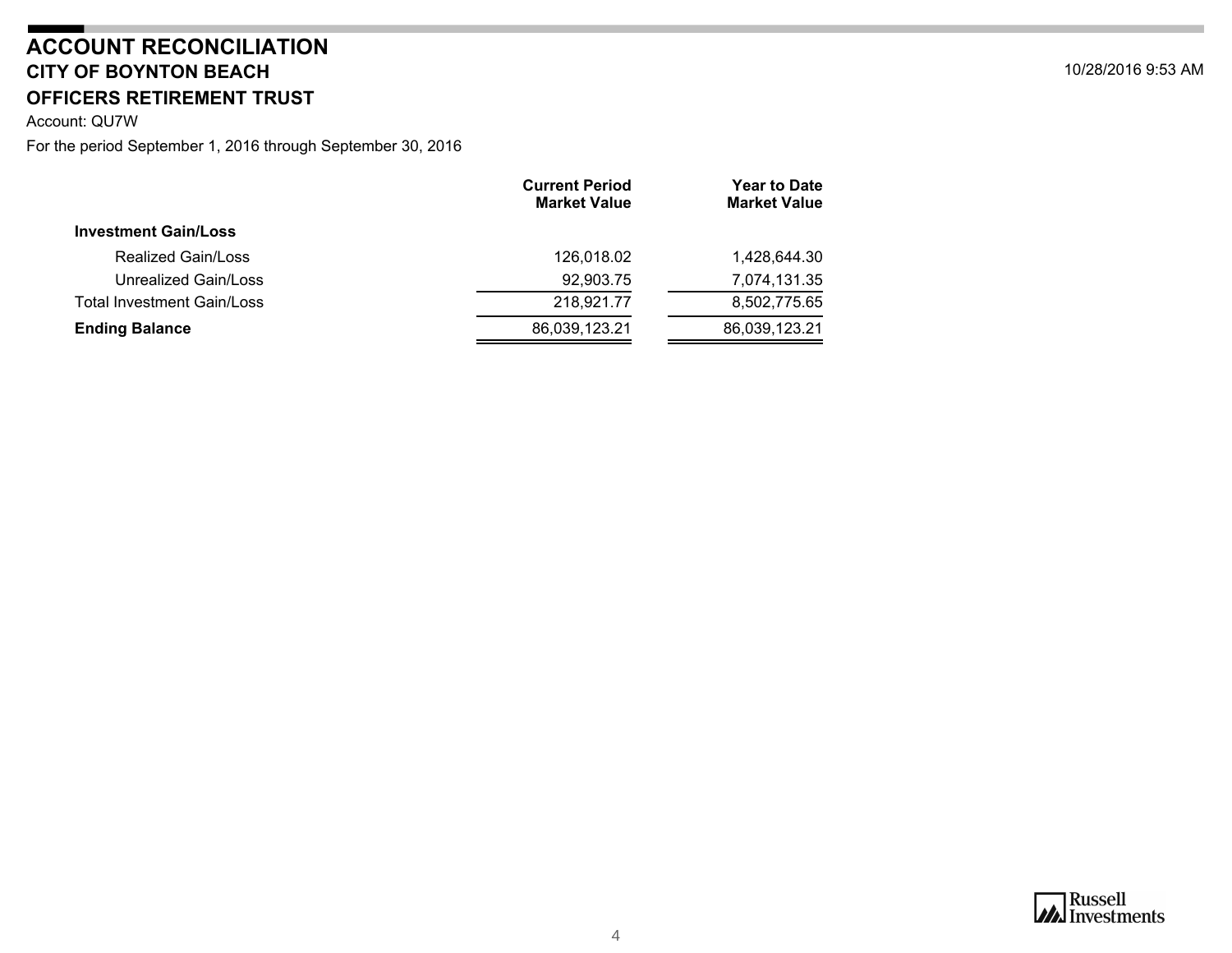#### **CITY OF BOYNTON BEACH** 10/28/2016 10:24 AM **SUMMARY OF ASSETS AND LIABILITIESOFFICERS RETIREMENT TRUST**

<span id="page-4-0"></span>Account: QU7W

|                                   | <b>Starting Balance</b> | <b>Net Activity</b> | <b>Ending Balance</b> |
|-----------------------------------|-------------------------|---------------------|-----------------------|
| <b>Assets</b>                     |                         |                     |                       |
| <b>Total Cost Of Investments</b>  | 63,517,073.63           | $-261,280.77$       | 63,255,792.86         |
| Cash                              | 0.00                    | 0.00                | 0.00                  |
| Dividend Receivable               | 0.00                    | 0.00                | 0.00                  |
| Interest Receivable               | 1.09                    | $-0.07$             | 1.02                  |
| Tax Reclaim Receivable            | 0.00                    | 0.00                | 0.00                  |
| Receivable For Investments Sold   | 0.00                    | 429,498.45          | 429,498.45            |
| <b>Total Cost of Assets</b>       | 63,517,074.72           | 168,217.61          | 63,685,292.33         |
| <b>Liabilities</b>                |                         |                     |                       |
| Payable For Investments Purchased | 312,446.38              | -312,446.38         | 0.00 <sub>1</sub>     |
| <b>Total Cost of Liabilities</b>  | 312,446.38              | -312,446.38         | 0.00                  |
| Total Net Cost of Assets          | 63,204,628.34           | 480,663.99          | 63,685,292.33         |
| Unrealized Gain / Loss            | 22,260,928.22           | 92,903.75           | 22,353,831.97         |
| <b>Market Value of Assets</b>     | 85,465,556.56           | 573,567.74          | 86,039,124.30         |



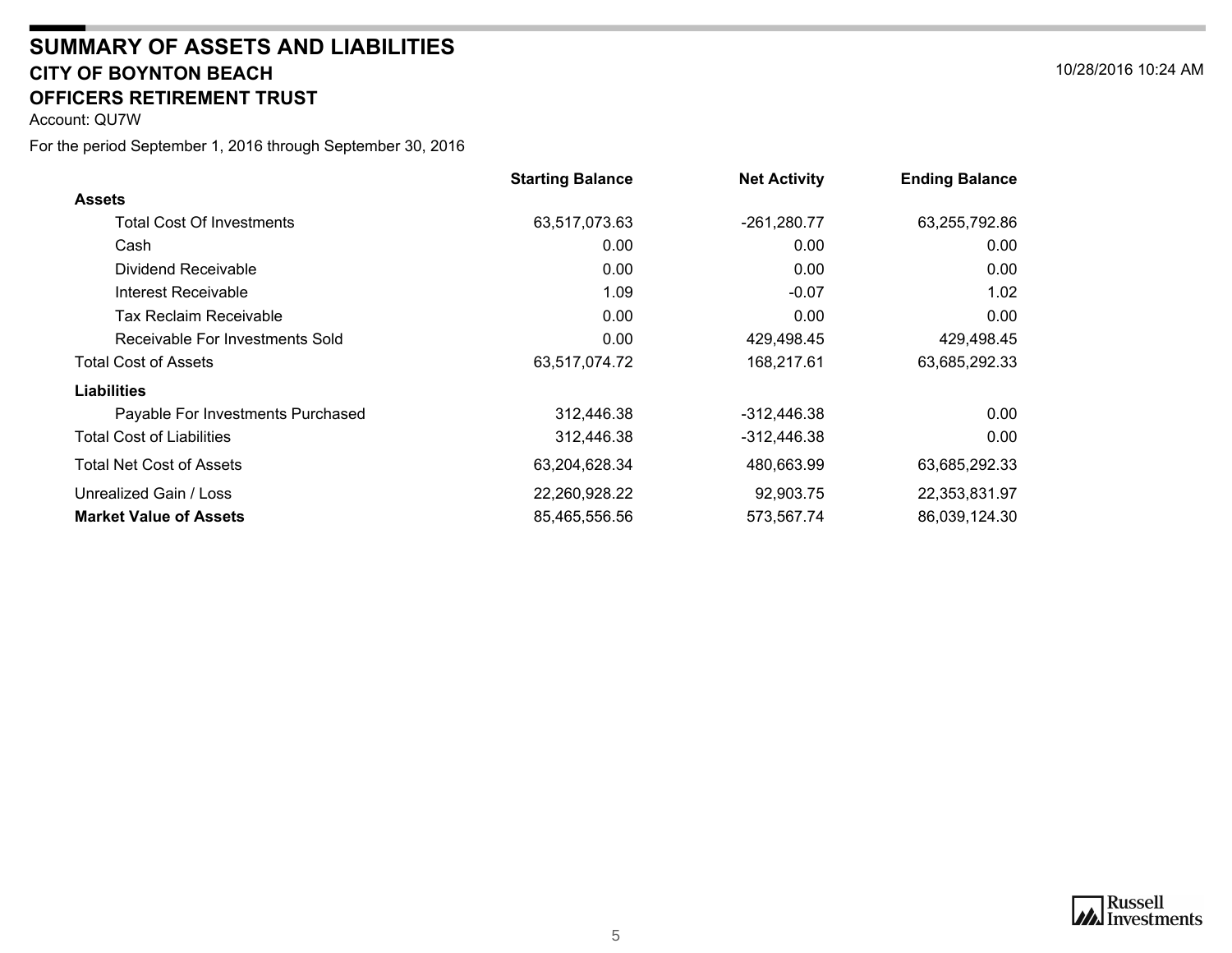### <span id="page-5-0"></span>**HOLDINGS CITY OF BOYNTON BEACH** 10/28/2016 10:25 AM **OFFICERS RETIREMENT TRUST**

Account: QU7W

As of September 30, 2016

|                        | Base Currency: USD - US DOLLAR |       |            | Rate          | <b>Maturity Date</b> |               |                   |          |
|------------------------|--------------------------------|-------|------------|---------------|----------------------|---------------|-------------------|----------|
| <b>Asset ID</b>        | <b>Asset Description</b>       |       | Unit       | <b>Total</b>  |                      | <b>Market</b> | <b>Unrealized</b> | % Curr   |
|                        | Units Fund                     |       | Cost       | Cost          | <b>Unit Price</b>    | Value         | Gain/Loss         | % Comp   |
| <b>EQUITY</b>          |                                |       |            |               |                      |               |                   |          |
| <b>US DOLLAR</b>       |                                |       |            |               |                      |               | Exchange Rate:    | 1.000000 |
| 35299D958              | RUSSELL REAL ESTATE EQUITY FD  |       |            |               |                      |               |                   |          |
|                        | 14,474.303 QU7W                | Local | 335.076584 | 4,850,000.00  | 467.018000           | 6,759,760.04  | 1,909,760.04      | 7.90     |
|                        |                                | Base  | 335.076584 | 4,850,000.00  | 467.018000           | 6,759,760.04  | 1,909,760.04      | 7.90     |
| 35299F953              | RUSSELL MULTI ASSET CORE FUND  |       |            |               |                      |               |                   |          |
|                        | 2,307,129.423 QU7W             | Local | 10.393715  | 23,979,645.51 | 14.320000            | 33,038,093.34 | 9,058,447.83      | 38.59    |
|                        |                                | Base  | 10.393715  | 23,979,645.51 | 14.320000            | 33,038,093.34 | 9,058,447.83      | 38.59    |
| 64499W954              | RUSSELL MULTI MGR BOND FUND    |       |            |               |                      |               |                   |          |
|                        | 1,181,374.281 QU7W             | Local | 15.080931  | 17,816,223.48 | 20.090000            | 23,733,809.31 | 5,917,585.83      | 27.72    |
|                        |                                | Base  | 15.080931  | 17,816,223.48 | 20.090000            | 23,733,809.31 | 5,917,585.83      | 27.72    |
| 79099S922              | RUSSELL LG CAP DEFENSIVE EQ FD |       |            |               |                      |               |                   |          |
|                        | 1,072,787.276 QU7W             | Local | 15.482961  | 16,609,923.87 | 20.580000            | 22,077,962.14 | 5,468,038.27      | 25.79    |
|                        |                                | Base  | 15.482961  | 16,609,923.87 | 20.580000            | 22,077,962.14 | 5,468,038.27      | 25.79    |
| <b>US DOLLAR Total</b> |                                |       |            |               |                      |               |                   |          |
|                        | 4,575,765.283                  | Local |            | 63,255,792.86 |                      | 85,609,624.83 | 22,353,831.97     | 100.00   |
|                        |                                | Base  |            | 63,255,792.86 |                      | 85,609,624.83 | 22,353,831.97     | 100.00   |
| <b>EQUITY Total</b>    |                                |       |            |               |                      |               |                   |          |
|                        | 4,575,765.283                  | Base  |            | 63,255,792.86 |                      | 85,609,624.83 | 22,353,831.97     | 100.00   |

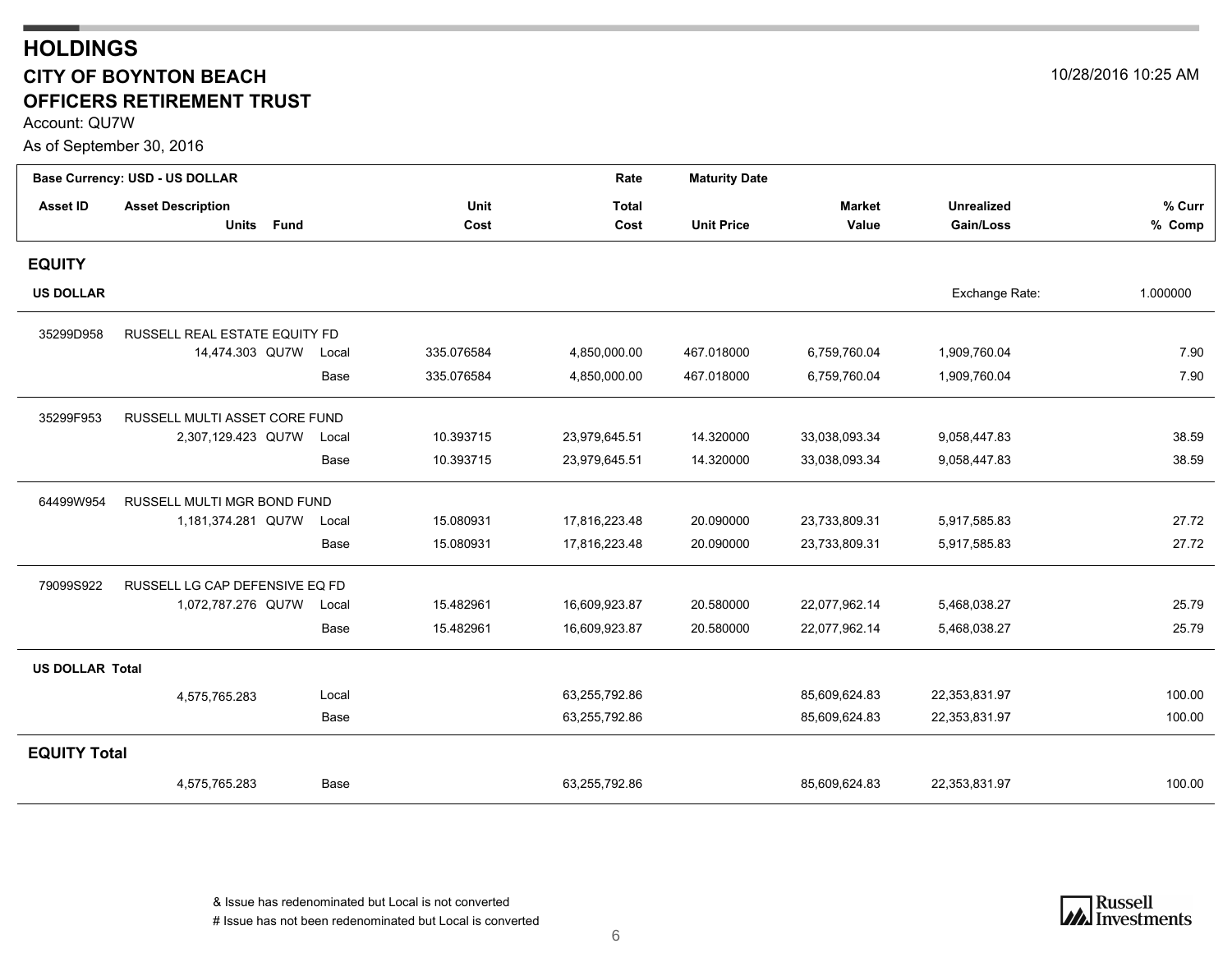### **HOLDINGS CITY OF BOYNTON BEACH** 10/28/2016 10:25 AM **OFFICERS RETIREMENT TRUST**

Account: QU7W

As of September 30, 2016

|                        | <b>Base Currency: USD - US DOLLAR</b> |      |              | Rate          | <b>Maturity Date</b> |                        |                                |                  |
|------------------------|---------------------------------------|------|--------------|---------------|----------------------|------------------------|--------------------------------|------------------|
| Asset ID               | <b>Asset Description</b><br>Units     | Fund | Unit<br>Cost | Total<br>Cost | <b>Unit Price</b>    | <b>Market</b><br>Value | <b>Unrealized</b><br>Gain/Loss | % Curr<br>% Comp |
| <b>COMPOSITE Total</b> | 4,575,765.283                         | Base |              | 63,255,792.86 |                      | 85,609,624.83          | 22,353,831.97                  | 100.00           |

#### **MARKET VALUE SUMMARY**

| <b>Total Market Value</b>      | 85,609,624.83 |
|--------------------------------|---------------|
| Interest Receivable            | 1.02          |
| Receivable for Investment Sold | 429,498.45    |
| Total Market Value of Assets   | 86,039,124.30 |

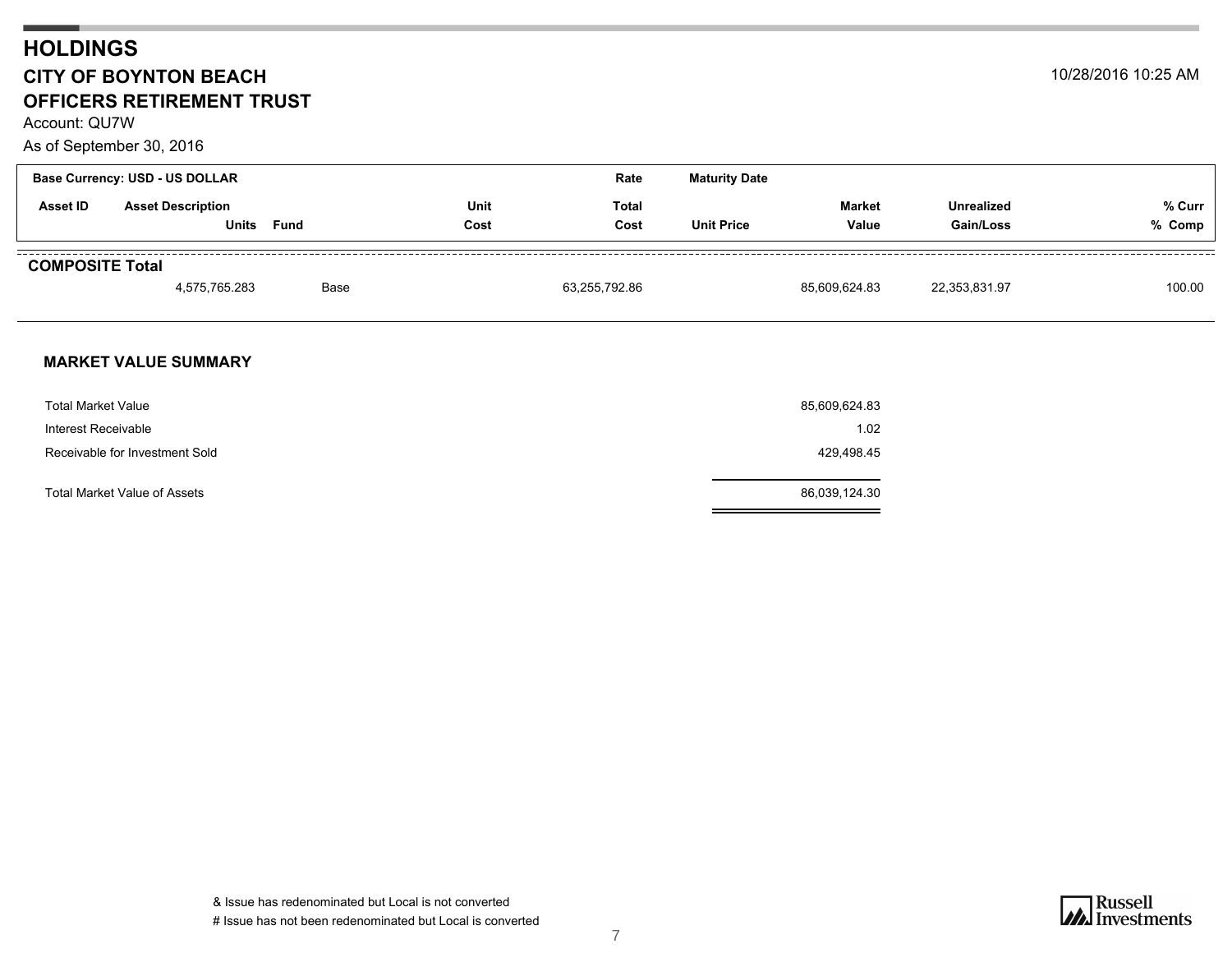Account: QU7W

Currency: US DOLLAR

For the period September 1, 2016 through September 30, 2016

<span id="page-7-0"></span>

| <b>Base Currency: USD - US DOLLAR</b> |                          |                               |                                           |      |                                                                               |             |  |
|---------------------------------------|--------------------------|-------------------------------|-------------------------------------------|------|-------------------------------------------------------------------------------|-------------|--|
| Settled                               | Acct                     | <b>Asset ID</b>               | Par/Shares/Contracts Security Description |      |                                                                               | Amount      |  |
|                                       |                          |                               |                                           | Rate | <b>Maturity Date</b>                                                          |             |  |
| 09/01/2016                            |                          | <b>BEGINNING BALANCE</b>      |                                           |      |                                                                               | 0.00        |  |
| <b>ACTUARIAL EXPENSE</b>              |                          |                               |                                           |      |                                                                               |             |  |
| 09/14/2016                            | QU7W                     |                               |                                           |      | <b>IRON MTN REC FOR DAVIS DISABIL</b>                                         | $-12.11$    |  |
| <b>TOTAL</b>                          | <b>ACTUARIAL EXPENSE</b> |                               |                                           |      |                                                                               | $-12.11$    |  |
| <b>ADMINISTRATIVE EXPENSE</b>         |                          |                               |                                           |      |                                                                               |             |  |
| 09/26/2016                            | QU7W                     |                               |                                           |      | SUNTRUST CREDIT CARD EXPENSE                                                  | $-500.00$   |  |
| 09/28/2016                            | QU7W                     |                               |                                           |      | DATA REC FOR DAVIS DISABILITY                                                 | $-80.22$    |  |
| 09/30/2016                            | QU7W                     |                               |                                           |      | PRECISION PENSION                                                             | $-500.00$   |  |
| 09/30/2016                            | QU7W                     |                               |                                           |      | OAKWATER BEN PRGM & WEB UPDATE                                                | $-200.00$   |  |
| 09/30/2016                            | QU7W                     |                               |                                           |      | PRECISION PENSION                                                             | $-3,750.00$ |  |
| <b>TOTAL</b>                          |                          | <b>ADMINISTRATIVE EXPENSE</b> |                                           |      |                                                                               | $-5,030.22$ |  |
| <b>CASH TRANSFER RECEIVED</b>         |                          |                               |                                           |      |                                                                               |             |  |
| 09/01/2016                            | QU7W                     |                               |                                           |      | STATE REVENUE CHAPTER 185 FUND                                                | 735,944.83  |  |
|                                       |                          |                               |                                           |      | RETAINED EARNING POSTINGS ARE TO CURRENT DAY                                  |             |  |
| <b>TOTAL</b>                          |                          | <b>CASH TRANSFER RECEIVED</b> |                                           |      |                                                                               | 735,944.83  |  |
| <b>CONSULTANT EXPENSE</b>             |                          |                               |                                           |      |                                                                               |             |  |
| 09/12/2016 QU7W                       |                          |                               |                                           |      | BURGESS CHAMBERS INV #16-175                                                  | $-6,250.00$ |  |
| <b>TOTAL</b>                          |                          | <b>CONSULTANT EXPENSE</b>     |                                           |      |                                                                               | $-6,250.00$ |  |
| <b>CONTRIBUTION</b>                   |                          |                               |                                           |      |                                                                               |             |  |
| 09/01/2016                            | QU7W                     |                               |                                           |      | STATE REVENUE CHAPTER 185 FUND                                                | 735,944.83  |  |
| <b>TOTAL</b>                          | <b>CONTRIBUTION</b>      |                               |                                           |      | RETAINED EARNING POSTINGS ARE TO CURRENT DAY                                  | 735,944.83  |  |
| <b>EMPLOYEE CONTRIBUTION</b>          |                          |                               |                                           |      |                                                                               |             |  |
| 09/09/2016                            | QU7W                     |                               |                                           |      | PENSION CONTRIBUTION 9-7-2016                                                 | 36,254.95   |  |
| 09/09/2016                            | QU7W                     |                               |                                           |      | PENSION CONTRIBUTION 9-7-2016                                                 | 1,105.00    |  |
|                                       |                          |                               |                                           |      |                                                                               |             |  |
| 09/20/2016                            | QU7W                     |                               |                                           |      | REFUND OF DEPOSIT RENAISSANCE<br>RETAINED EARNING POSTINGS ARE TO CURRENT DAY | 925.00      |  |
| 09/26/2016                            | QU7W                     |                               |                                           |      | PENSION CONTRIBUTION 9-21-16                                                  | 43,778.32   |  |
| <b>NO/26/2016</b>                     | QU7W                     |                               |                                           |      | PENSION BUYBACK 9-21-16                                                       | 1,105.00    |  |
|                                       |                          |                               |                                           |      |                                                                               |             |  |

**Russell**<br>Investments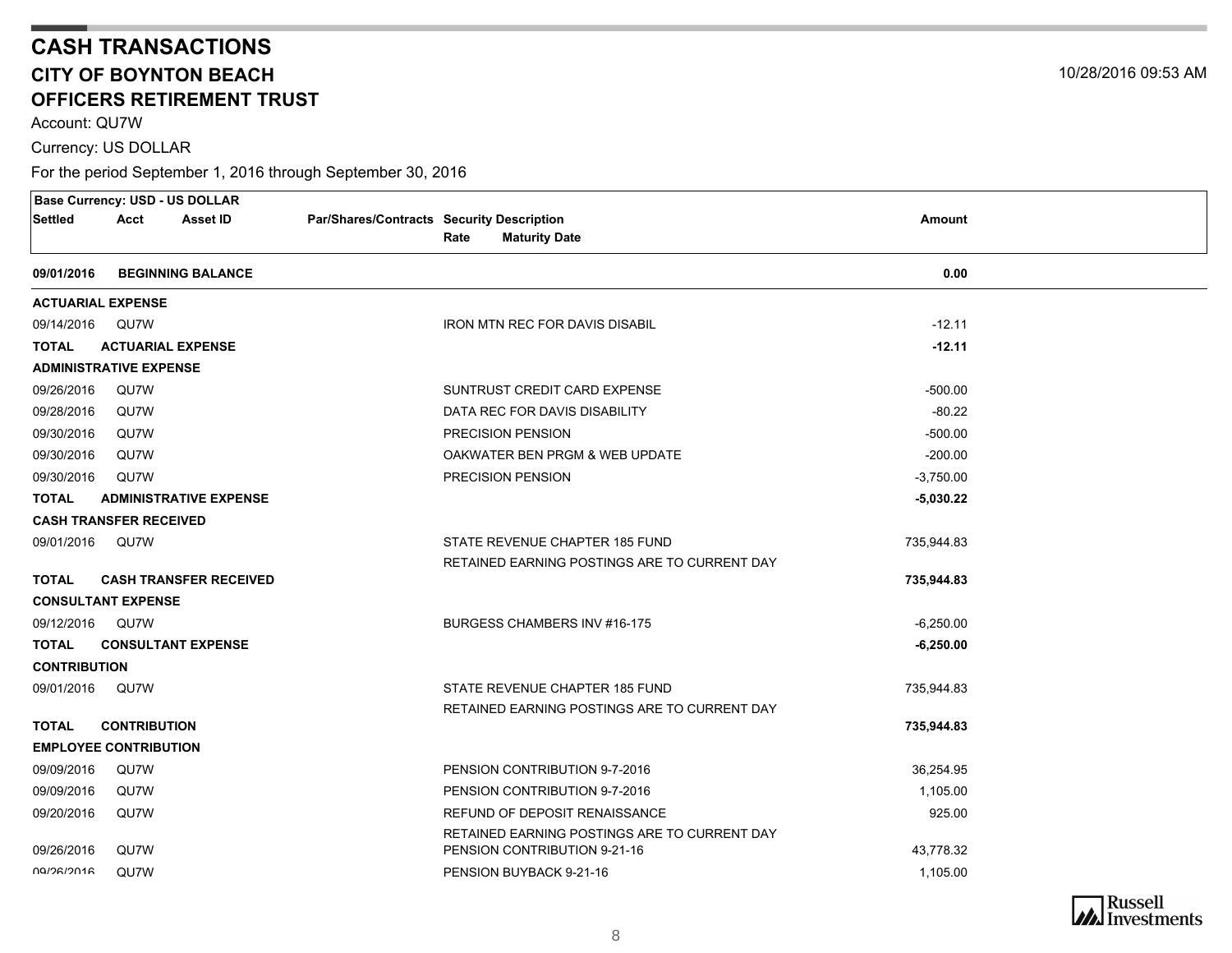Account: QU7W

Currency: US DOLLAR

|                                                                                                                                                                                                                                                                                                                                                                                                                                                               | <b>Base Currency: USD - US DOLLAR</b> |                                      |                                           |                 |                                                                                   |               |  |
|---------------------------------------------------------------------------------------------------------------------------------------------------------------------------------------------------------------------------------------------------------------------------------------------------------------------------------------------------------------------------------------------------------------------------------------------------------------|---------------------------------------|--------------------------------------|-------------------------------------------|-----------------|-----------------------------------------------------------------------------------|---------------|--|
| <b>Settled</b>                                                                                                                                                                                                                                                                                                                                                                                                                                                | Acct                                  | <b>Asset ID</b>                      | Par/Shares/Contracts Security Description |                 |                                                                                   | <b>Amount</b> |  |
|                                                                                                                                                                                                                                                                                                                                                                                                                                                               |                                       |                                      |                                           | Rate            | <b>Maturity Date</b>                                                              |               |  |
| <b>TOTAL</b>                                                                                                                                                                                                                                                                                                                                                                                                                                                  |                                       | <b>EMPLOYEE CONTRIBUTION</b>         |                                           |                 |                                                                                   | 83,168.27     |  |
| <b>INTEREST INCOME</b>                                                                                                                                                                                                                                                                                                                                                                                                                                        |                                       |                                      |                                           |                 |                                                                                   |               |  |
| 09/01/2016                                                                                                                                                                                                                                                                                                                                                                                                                                                    | QU7W                                  |                                      |                                           |                 | STIF INTEREST RECEIVED - 3529909N7                                                | 1.09          |  |
|                                                                                                                                                                                                                                                                                                                                                                                                                                                               |                                       |                                      |                                           | 1.00            |                                                                                   |               |  |
| <b>TOTAL</b>                                                                                                                                                                                                                                                                                                                                                                                                                                                  | <b>INTEREST INCOME</b>                |                                      |                                           |                 |                                                                                   | 1.09          |  |
| <b>LEGAL EXPENSE</b>                                                                                                                                                                                                                                                                                                                                                                                                                                          |                                       |                                      |                                           |                 |                                                                                   |               |  |
| 09/15/2016                                                                                                                                                                                                                                                                                                                                                                                                                                                    | QU7W                                  |                                      |                                           |                 | KKJL INV 18724LEGAL SERVICES                                                      | $-2,006.52$   |  |
| <b>TOTAL</b>                                                                                                                                                                                                                                                                                                                                                                                                                                                  | <b>LEGAL EXPENSE</b>                  |                                      |                                           |                 |                                                                                   | $-2,006.52$   |  |
|                                                                                                                                                                                                                                                                                                                                                                                                                                                               | <b>MISCELLANEOUS INCOME</b>           |                                      |                                           |                 |                                                                                   |               |  |
| 09/01/2016                                                                                                                                                                                                                                                                                                                                                                                                                                                    | QU7W                                  |                                      |                                           |                 | STATE REVENUE CHAPTER 185 FUND                                                    | 735,944.83    |  |
| 09/01/2016                                                                                                                                                                                                                                                                                                                                                                                                                                                    | QU7W                                  |                                      |                                           |                 | STATE REVENUE CHAPTER 185 FUND                                                    | -735,944.83   |  |
|                                                                                                                                                                                                                                                                                                                                                                                                                                                               |                                       |                                      |                                           |                 | RETAINED EARNING POSTINGS ARE TO CURRENT DAY                                      |               |  |
| 09/01/2016                                                                                                                                                                                                                                                                                                                                                                                                                                                    | QU7W                                  |                                      |                                           | <b>REVERSAL</b> |                                                                                   | -735,944.83   |  |
| 09/02/2016                                                                                                                                                                                                                                                                                                                                                                                                                                                    | QU7W                                  |                                      |                                           | <b>REVERSAL</b> | RETAINED EARNING POSTINGS ARE TO CURRENT DAY                                      | $-347.25$     |  |
| 09/02/2016                                                                                                                                                                                                                                                                                                                                                                                                                                                    | QU7W                                  |                                      |                                           |                 | <b>BURNELL PAYMENT APR-AUG/16</b>                                                 | 347.25        |  |
|                                                                                                                                                                                                                                                                                                                                                                                                                                                               |                                       |                                      |                                           |                 |                                                                                   | 347.25        |  |
| 09/02/2016                                                                                                                                                                                                                                                                                                                                                                                                                                                    | QU7W                                  |                                      |                                           |                 | <b>BURNELL PAYMENT APR-AUG/16</b>                                                 |               |  |
| 09/02/2016                                                                                                                                                                                                                                                                                                                                                                                                                                                    | QU7W                                  |                                      |                                           |                 | <b>BURNELL PAYMENT APR-AUG/16</b><br>RETAINED EARNING POSTINGS ARE TO CURRENT DAY | $-347.25$     |  |
| 09/20/2016                                                                                                                                                                                                                                                                                                                                                                                                                                                    | QU7W                                  |                                      |                                           | <b>REVERSAL</b> |                                                                                   | $-925.00$     |  |
|                                                                                                                                                                                                                                                                                                                                                                                                                                                               |                                       |                                      |                                           |                 | RETAINED EARNING POSTINGS ARE TO CURRENT DAY                                      |               |  |
| 09/20/2016                                                                                                                                                                                                                                                                                                                                                                                                                                                    | QU7W                                  |                                      |                                           |                 | REFUND OF DEPOSIT RENAISSANCE                                                     | 925.00        |  |
| <b>TOTAL</b>                                                                                                                                                                                                                                                                                                                                                                                                                                                  |                                       | <b>MISCELLANEOUS INCOME</b>          |                                           |                 |                                                                                   | $-735,944.83$ |  |
|                                                                                                                                                                                                                                                                                                                                                                                                                                                               |                                       | <b>NON-RECURRING BENEFIT PAYMENT</b> |                                           |                 |                                                                                   |               |  |
| 09/13/2016                                                                                                                                                                                                                                                                                                                                                                                                                                                    | QU7W                                  |                                      |                                           |                 | BOYNTON - - POLICE                                                                | $-20,000.00$  |  |
| <b>TOTAL</b>                                                                                                                                                                                                                                                                                                                                                                                                                                                  |                                       | <b>NON-RECURRING BENEFIT PAYMENT</b> |                                           |                 |                                                                                   | $-20,000.00$  |  |
|                                                                                                                                                                                                                                                                                                                                                                                                                                                               | <b>RECURRING BENEFIT PAYMENT</b>      |                                      |                                           |                 |                                                                                   |               |  |
| 09/01/2016                                                                                                                                                                                                                                                                                                                                                                                                                                                    | QU7W                                  |                                      |                                           |                 | BOYNTON - - POLICE                                                                | -398,086.42   |  |
| 09/01/2016                                                                                                                                                                                                                                                                                                                                                                                                                                                    | QU7W                                  |                                      |                                           |                 | BOYNTON -DISA-POLICE                                                              | $-25,412.03$  |  |
| $\begin{array}{c}\n\sqrt{2} \\ \sqrt{2} \\ \sqrt{2} \\ \sqrt{2} \\ \sqrt{2} \\ \sqrt{2} \\ \sqrt{2} \\ \sqrt{2} \\ \sqrt{2} \\ \sqrt{2} \\ \sqrt{2} \\ \sqrt{2} \\ \sqrt{2} \\ \sqrt{2} \\ \sqrt{2} \\ \sqrt{2} \\ \sqrt{2} \\ \sqrt{2} \\ \sqrt{2} \\ \sqrt{2} \\ \sqrt{2} \\ \sqrt{2} \\ \sqrt{2} \\ \sqrt{2} \\ \sqrt{2} \\ \sqrt{2} \\ \sqrt{2} \\ \sqrt{2} \\ \sqrt{2} \\ \sqrt{2} \\ \sqrt{2} \\ \sqrt{2} \\ \sqrt{2} \\ \sqrt{2} \\ \sqrt{2} \\ \sqrt$ | QU7W                                  |                                      |                                           |                 | BOYNTON - - POLICE                                                                | $-6,000.00$   |  |
|                                                                                                                                                                                                                                                                                                                                                                                                                                                               |                                       |                                      |                                           |                 |                                                                                   |               |  |

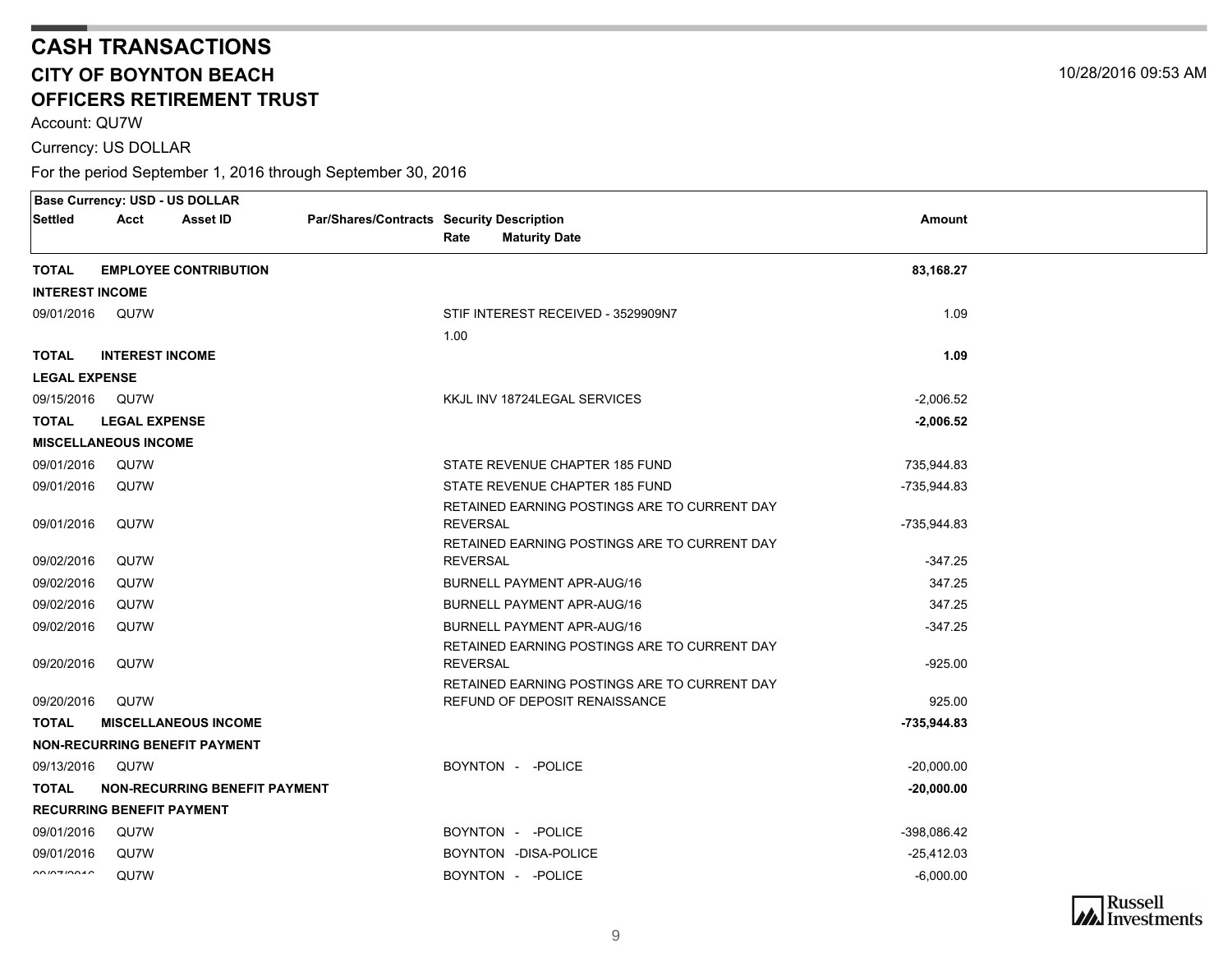Account: QU7W

Currency: US DOLLAR

|              | <b>Base Currency: USD - US DOLLAR</b> |                                                |                                           |                       |                                              |               |  |
|--------------|---------------------------------------|------------------------------------------------|-------------------------------------------|-----------------------|----------------------------------------------|---------------|--|
| Settled      | Acct                                  | <b>Asset ID</b>                                | Par/Shares/Contracts Security Description |                       |                                              | Amount        |  |
|              |                                       |                                                |                                           | Rate                  | <b>Maturity Date</b>                         |               |  |
| 09/16/2016   | QU7W                                  |                                                |                                           | BOYNTON - - POLICE    |                                              | $-10,000.00$  |  |
| <b>TOTAL</b> |                                       | <b>RECURRING BENEFIT PAYMENT</b>               |                                           |                       |                                              | -439,498.45   |  |
|              |                                       | <b>RETURN OF NON-RECURRING BENEFIT PAYMENT</b> |                                           |                       |                                              |               |  |
| 09/20/2016   | QU7W                                  |                                                |                                           | <b>BOYNTON POLICE</b> |                                              | 7,981.90      |  |
| <b>TOTAL</b> |                                       | <b>RETURN OF NON-RECURRING BENEFIT PAYMENT</b> |                                           |                       |                                              | 7,981.90      |  |
|              | <b>RETURN OF RECURRING BENEFIT</b>    |                                                |                                           |                       |                                              |               |  |
| 09/02/2016   | QU7W                                  |                                                |                                           |                       | <b>BURNELL PAYMENT APR-AUG/16</b>            | 347.25        |  |
|              |                                       |                                                |                                           |                       | RETAINED EARNING POSTINGS ARE TO CURRENT DAY |               |  |
| <b>TOTAL</b> |                                       | <b>RETURN OF RECURRING BENEFIT</b>             |                                           |                       |                                              | 347.25        |  |
|              | <b>SECURITIES PURCHASED</b>           |                                                |                                           |                       |                                              |               |  |
| 09/01/2016   | QU7W                                  | 3529909N7                                      |                                           | 1.090 RUSSELL STIF    |                                              | $-1.09$       |  |
|              |                                       |                                                |                                           | 1.00                  |                                              |               |  |
|              |                                       |                                                |                                           | 500.000%              | 31 Dec 2030                                  |               |  |
| 09/01/2016   | QU7W                                  | 35299F953                                      |                                           |                       | 1,324.723 RUSSELL MULTI ASSET CORE FUND      | $-18,877.30$  |  |
| 09/01/2016   | QU7W                                  | 64499W954                                      |                                           |                       | 6,230.163 RUSSELL MULTI MGR BOND FUND        | $-124,914.76$ |  |
| 09/01/2016   | QU7W                                  | 79099S922                                      |                                           |                       | 8,159.377 RUSSELL LG CAP DEFENSIVE EQ FD     | $-168,654.32$ |  |
| 09/02/2016   | QU7W                                  | 35299F953                                      |                                           |                       | 14.181 RUSSELL MULTI ASSET CORE FUND         | $-202.08$     |  |
| 09/02/2016   | QU7W                                  | 64499W954                                      |                                           |                       | 7.240 RUSSELL MULTI MGR BOND FUND            | $-145.17$     |  |
| 09/06/2016   | QU7W                                  | 64499W954                                      |                                           |                       | 0.054 RUSSELL MULTI MGR BOND FUND            | $-1.09$       |  |
| 09/09/2016   | QU7W                                  | 64499W954                                      |                                           |                       | 1,246.456 RUSSELL MULTI MGR BOND FUND        | $-24,991.45$  |  |
| 09/09/2016   | QU7W                                  | 79099S922                                      |                                           |                       | 596.360 RUSSELL LG CAP DEFENSIVE EQ FD       | $-12,368.50$  |  |
| 09/20/2016   | QU7W                                  | 35299F953                                      |                                           |                       | 86.365 RUSSELL MULTI ASSET CORE FUND         | $-1,220.34$   |  |
| 09/20/2016   | QU7W                                  | 79099S922                                      |                                           |                       | 376.977 RUSSELL LG CAP DEFENSIVE EQ FD       | $-7,686.56$   |  |
| 09/23/2016   | QU7W                                  | 3529909N7                                      | 44,883.320 RUSSELL STIF                   |                       |                                              | -44,883.32    |  |
|              |                                       |                                                |                                           | 1.00                  |                                              |               |  |
|              |                                       |                                                |                                           | 100.000%              | 31 Dec 2030                                  |               |  |
| 09/26/2016   | QU7W                                  | 64499W954                                      |                                           |                       | 689.823 RUSSELL MULTI MGR BOND FUND          | $-13,837.85$  |  |
| 09/26/2016   | QU7W                                  | 79099S922                                      |                                           |                       | 1,480.634 RUSSELL LG CAP DEFENSIVE EQ FD     | $-30,545.47$  |  |
| <b>TOTAL</b> |                                       | <b>SECURITIES PURCHASED</b>                    |                                           |                       |                                              | -448,329.30   |  |

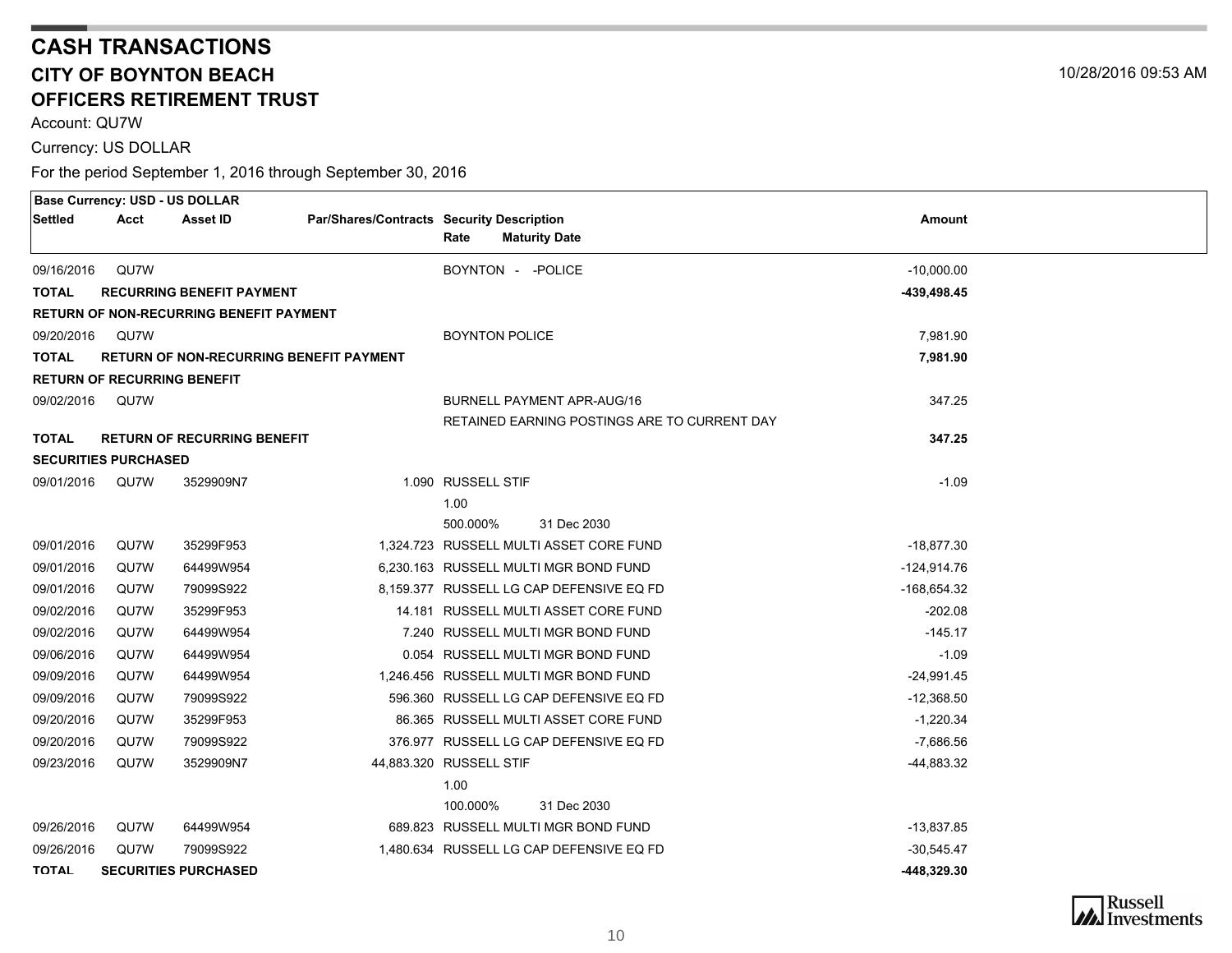Account: QU7W

Currency: US DOLLAR

|                        |                        | <b>Base Currency: USD - US DOLLAR</b> |                                           |                                              |           |  |
|------------------------|------------------------|---------------------------------------|-------------------------------------------|----------------------------------------------|-----------|--|
| <b>Settled</b>         | Acct                   | Asset ID                              | Par/Shares/Contracts Security Description |                                              | Amount    |  |
|                        |                        |                                       |                                           | Rate<br><b>Maturity Date</b>                 |           |  |
| <b>SECURITIES SOLD</b> |                        |                                       |                                           |                                              |           |  |
| 09/07/2016             | QU7W                   | 3529909N7                             |                                           | 1.090 RUSSELL STIF                           | 1.09      |  |
|                        |                        |                                       |                                           | 1.00                                         |           |  |
|                        |                        |                                       |                                           | 500.000%<br>31 Dec 2030                      |           |  |
| 09/07/2016             | QU7W                   | 35299F953                             |                                           | 415.512 RUSSELL MULTI ASSET CORE FUND        | 6.000.00  |  |
| 09/12/2016             | QU7W                   | 35299F953                             |                                           | 159.893 RUSSELL MULTI ASSET CORE FUND        | 2.265.69  |  |
| 09/12/2016             | QU7W                   | 64499W954                             |                                           | 199.415 RUSSELL MULTI MGR BOND FUND          | 3,984.31  |  |
| 09/13/2016             | QU7W                   | 35299F953                             |                                           | 1,400.560 RUSSELL MULTI ASSET CORE FUND      | 20,000.00 |  |
| 09/14/2016             | QU7W                   | 35299F953                             |                                           | 0.023 RUSSELL MULTI ASSET CORE FUND          | 0.32      |  |
| 09/14/2016             | QU7W                   | 64499W954                             |                                           | 0.592 RUSSELL MULTI MGR BOND FUND            | 11.79     |  |
| 09/15/2016             | QU7W                   | 64499W954                             |                                           | 100.678 RUSSELL MULTI MGR BOND FUND          | 2,006.52  |  |
| 09/16/2016             | QU7W                   | 35299F953                             |                                           | 271.891 RUSSELL MULTI ASSET CORE FUND        | 3,852.69  |  |
| 09/16/2016             | QU7W                   | 64499W954                             |                                           | 308.445 RUSSELL MULTI MGR BOND FUND          | 6,147.31  |  |
| 09/26/2016             | QU7W                   | 3529909N7                             |                                           | 44,883.320 RUSSELL STIF                      | 44,883.32 |  |
|                        |                        |                                       |                                           | 1.00                                         |           |  |
|                        |                        |                                       |                                           | 100.000%<br>31 Dec 2030                      |           |  |
| 09/28/2016             | QU7W                   | 64499W954                             |                                           | 3.991 RUSSELL MULTI MGR BOND FUND            | 80.22     |  |
| 09/30/2016             | QU7W                   | 35299F953                             |                                           | 60.170 RUSSELL MULTI ASSET CORE FUND         | 858.03    |  |
| 09/30/2016             | QU7W                   | 64499W954                             |                                           | 178.616 RUSSELL MULTI MGR BOND FUND          | 3,591.97  |  |
| <b>TOTAL</b>           | <b>SECURITIES SOLD</b> |                                       |                                           |                                              | 93,683.26 |  |
| XX                     |                        |                                       |                                           |                                              |           |  |
| 09/02/2016             | QU7W                   |                                       |                                           | <b>REVERSAL</b>                              | $-347.25$ |  |
|                        |                        |                                       |                                           | RETAINED EARNING POSTINGS ARE TO CURRENT DAY |           |  |
| 09/02/2016             | QU7W                   |                                       |                                           | <b>BURNELL PAYMENT APR-AUG/16</b>            | 347.25    |  |
|                        | <b>XX</b>              |                                       |                                           | RETAINED EARNING POSTINGS ARE TO CURRENT DAY |           |  |
| <b>TOTAL</b>           |                        |                                       |                                           |                                              | 0.00      |  |
| 09/30/2016             |                        | <b>LEDGER ENDING BALANCE</b>          |                                           |                                              | 0.00      |  |



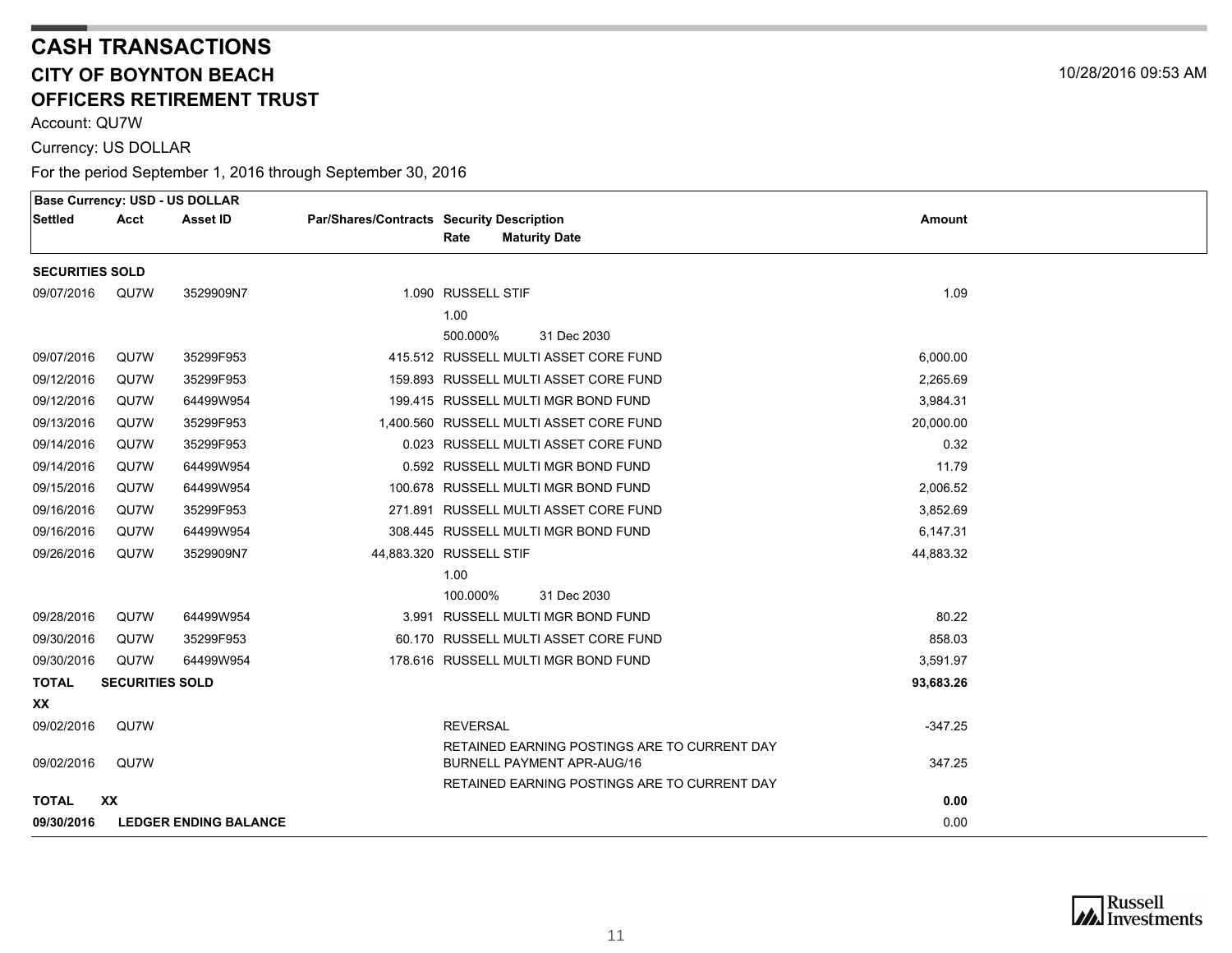<span id="page-11-0"></span>OFFICERS RETIREMENT TRUST

#### Account: QU7W

|                        | <b>Base Currency: USD - LAR</b>                           |                                                               |        |              |                                                |                                             |                                               |                                        |  |  |
|------------------------|-----------------------------------------------------------|---------------------------------------------------------------|--------|--------------|------------------------------------------------|---------------------------------------------|-----------------------------------------------|----------------------------------------|--|--|
| <b>Asset ID</b>        | <b>Shares/Par/Contracts</b><br><b>Units/Original Face</b> | <b>Security Name/Description</b><br><b>Exchange Rate Fund</b> |        | <b>Price</b> | <b>Trd Date</b><br><b>Stl Date</b><br>Interest | Fail Days Broker Name<br><b>Commissions</b> | <b>Stl Cur/Loc</b><br><b>Taxes/Fees/Other</b> | <b>Comm Per Shr</b><br><b>Net Cost</b> |  |  |
|                        |                                                           |                                                               |        |              |                                                |                                             |                                               |                                        |  |  |
|                        | <b>CASH EQUIVALENTS</b>                                   |                                                               |        |              |                                                |                                             |                                               |                                        |  |  |
| <b>US DOLLAR</b>       |                                                           |                                                               |        |              |                                                |                                             |                                               |                                        |  |  |
| 3529909N7              | <b>RUSSELL STIF</b><br>1.00                               |                                                               | 5.000% | 365 Dec 2030 | 01 Sep 2016 01 Sep 2016                        | <b>INCOME REINVESTMENT</b>                  | USD/CSW                                       |                                        |  |  |
|                        | 1.090                                                     | 1.000000 QU7W                                                 | Local  | 100.000000   | 0.00                                           | 0.00                                        | 0.00                                          | 1.09                                   |  |  |
|                        |                                                           |                                                               | Base   | 100.000000   | 0.00                                           | 0.00                                        | 0.00                                          | 1.09                                   |  |  |
| 3529909N7              | <b>RUSSELL STIF</b><br>1.00                               |                                                               | 1.000% | 365 Dec 2030 | 23 Sep 2016 23 Sep 2016                        | STATE STREET BANK AND TRUST                 | USD/CSW                                       |                                        |  |  |
|                        | 44,883.320                                                | 1.000000 QU7W                                                 | Local  | 100.000000   | 0.00                                           | 0.00                                        | 0.00                                          | 44,883.32                              |  |  |
|                        |                                                           |                                                               | Base   | 100.000000   | 0.00                                           | 0.00                                        | 0.00                                          | 44,883.32                              |  |  |
| 3529909N7 Total        |                                                           |                                                               |        |              |                                                |                                             |                                               |                                        |  |  |
|                        | 44,884.410                                                |                                                               | Local  |              | 0.00                                           | 0.00                                        | 0.00                                          | 44,884.41                              |  |  |
|                        |                                                           |                                                               | Base   |              | 0.00                                           | 0.00                                        | 0.00                                          | 44,884.41                              |  |  |
| <b>US DOLLAR Total</b> |                                                           |                                                               |        |              |                                                |                                             |                                               |                                        |  |  |
|                        | 44,884.410                                                |                                                               | Local  |              | 0.00                                           | 0.00                                        | 0.00                                          | 44,884.41                              |  |  |
|                        |                                                           |                                                               | Base   |              | 0.00                                           | 0.00                                        | 0.00                                          | 44,884.41                              |  |  |
|                        | <b>CASH EQUIVALENTS Total</b>                             |                                                               |        |              |                                                |                                             |                                               |                                        |  |  |
|                        | 44,884.410                                                |                                                               | Base   |              | 0.00                                           | 0.00                                        | 0.00                                          | 44,884.41                              |  |  |
| <b>EQUITY</b>          |                                                           |                                                               |        |              |                                                |                                             |                                               |                                        |  |  |
| <b>US DOLLAR</b>       |                                                           |                                                               |        |              |                                                |                                             |                                               |                                        |  |  |
| 35299F953              |                                                           | RUSSELL MULTI ASSET CORE FUND                                 |        |              | 01 Sep 2016 02 Sep 2016                        | <b>FRANK RUSSELL</b>                        | USD/BOS                                       |                                        |  |  |
|                        | 14.181                                                    | 1.000000 QU7W                                                 | Local  | 14.250053    | 0.00                                           | 0.00                                        | 0.00                                          | 202.08                                 |  |  |



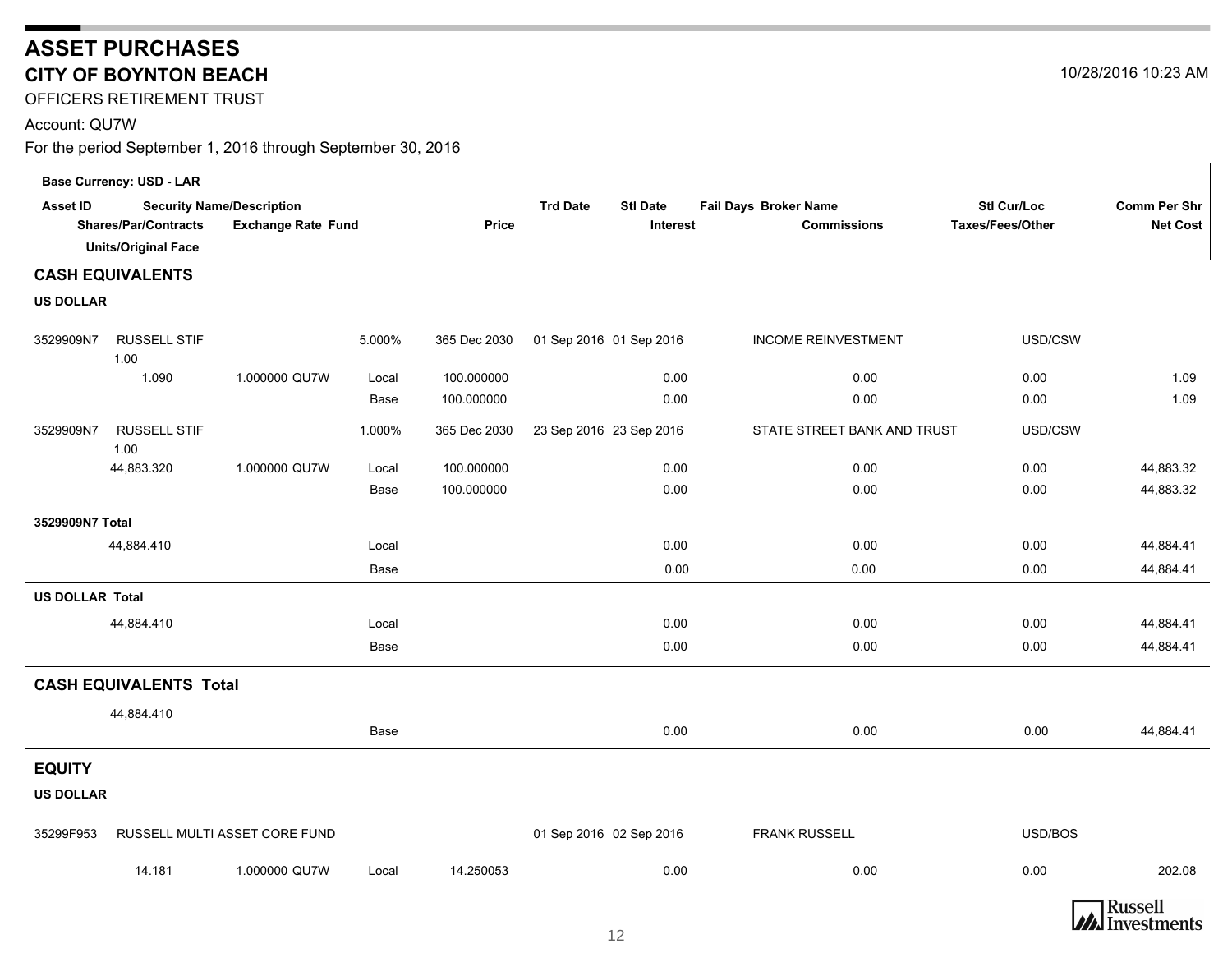OFFICERS RETIREMENT TRUST

#### Account: QU7W

 $\Box$ 

|                 | <b>Base Currency: USD - LAR</b> |                                                               |       |              |                                                |                                             |                                 |                                        |
|-----------------|---------------------------------|---------------------------------------------------------------|-------|--------------|------------------------------------------------|---------------------------------------------|---------------------------------|----------------------------------------|
| <b>Asset ID</b> | <b>Shares/Par/Contracts</b>     | <b>Security Name/Description</b><br><b>Exchange Rate Fund</b> |       | <b>Price</b> | <b>Trd Date</b><br><b>Stl Date</b><br>Interest | Fail Days Broker Name<br><b>Commissions</b> | Stl Cur/Loc<br>Taxes/Fees/Other | <b>Comm Per Shr</b><br><b>Net Cost</b> |
|                 | <b>Units/Original Face</b>      |                                                               |       |              |                                                |                                             |                                 |                                        |
|                 |                                 |                                                               | Base  | 14.250053    | 0.00                                           | 0.00                                        | 0.00                            | 202.08                                 |
|                 |                                 |                                                               |       |              | 19 Sep 2016 20 Sep 2016                        | <b>FRANK RUSSELL</b>                        | USD/BOS                         |                                        |
|                 | 86.365                          | 1.000000 QU7W                                                 | Local | 14.130030    | 0.00                                           | 0.00                                        | 0.00                            | 1,220.34                               |
|                 |                                 |                                                               | Base  | 14.130030    | 0.00                                           | 0.00                                        | 0.00                            | 1,220.34                               |
| 35299F953 Total |                                 |                                                               |       |              |                                                |                                             |                                 |                                        |
|                 | 100.546                         |                                                               | Local |              | 0.00                                           | 0.00                                        | 0.00                            | 1,422.42                               |
|                 |                                 |                                                               | Base  |              | 0.00                                           | 0.00                                        | 0.00                            | 1,422.42                               |
| 64499W954       |                                 | RUSSELL MULTI MGR BOND FUND                                   |       |              | 01 Sep 2016 02 Sep 2016                        | <b>FRANK RUSSELL</b>                        | USD/BOS                         |                                        |
|                 | 7.240                           | 1.000000 QU7W                                                 | Local | 20.051105    | 0.00                                           | 0.00                                        | 0.00                            | 145.17                                 |
|                 |                                 |                                                               | Base  | 20.051105    | 0.00                                           | 0.00                                        | 0.00                            | 145.17                                 |
|                 |                                 |                                                               |       |              | 02 Sep 2016 06 Sep 2016                        | <b>FRANK RUSSELL</b>                        | USD/BOS                         |                                        |
|                 | 0.054                           | 1.000000 QU7W                                                 | Local | 20.185185    | 0.00                                           | 0.00                                        | 0.00                            | 1.09                                   |
|                 |                                 |                                                               | Base  | 20.185185    | 0.00                                           | 0.00                                        | 0.00                            | 1.09                                   |
|                 |                                 |                                                               |       |              | 08 Sep 2016 09 Sep 2016                        | <b>FRANK RUSSELL</b>                        | USD/BOS                         |                                        |
|                 | 1,246.456                       | 1.000000 QU7W                                                 | Local | 20.050006    | 0.00                                           | 0.00                                        | 0.00                            | 24,991.45                              |
|                 |                                 |                                                               | Base  | 20.050006    | 0.00                                           | 0.00                                        | 0.00                            | 24,991.45                              |
|                 |                                 |                                                               |       |              | 23 Sep 2016 26 Sep 2016                        | <b>FRANK RUSSELL</b>                        | USD/BOS                         |                                        |
|                 | 689.823                         | 1.000000 QU7W                                                 | Local | 20.060001    | 0.00                                           | 0.00                                        | 0.00                            | 13,837.85                              |
|                 |                                 |                                                               | Base  | 20.060001    | 0.00                                           | 0.00                                        | 0.00                            | 13,837.85                              |
| 64499W954 Total |                                 |                                                               |       |              |                                                |                                             |                                 |                                        |
|                 | 1,943.573                       |                                                               | Local |              | 0.00                                           | 0.00                                        | 0.00                            | 38,975.56                              |



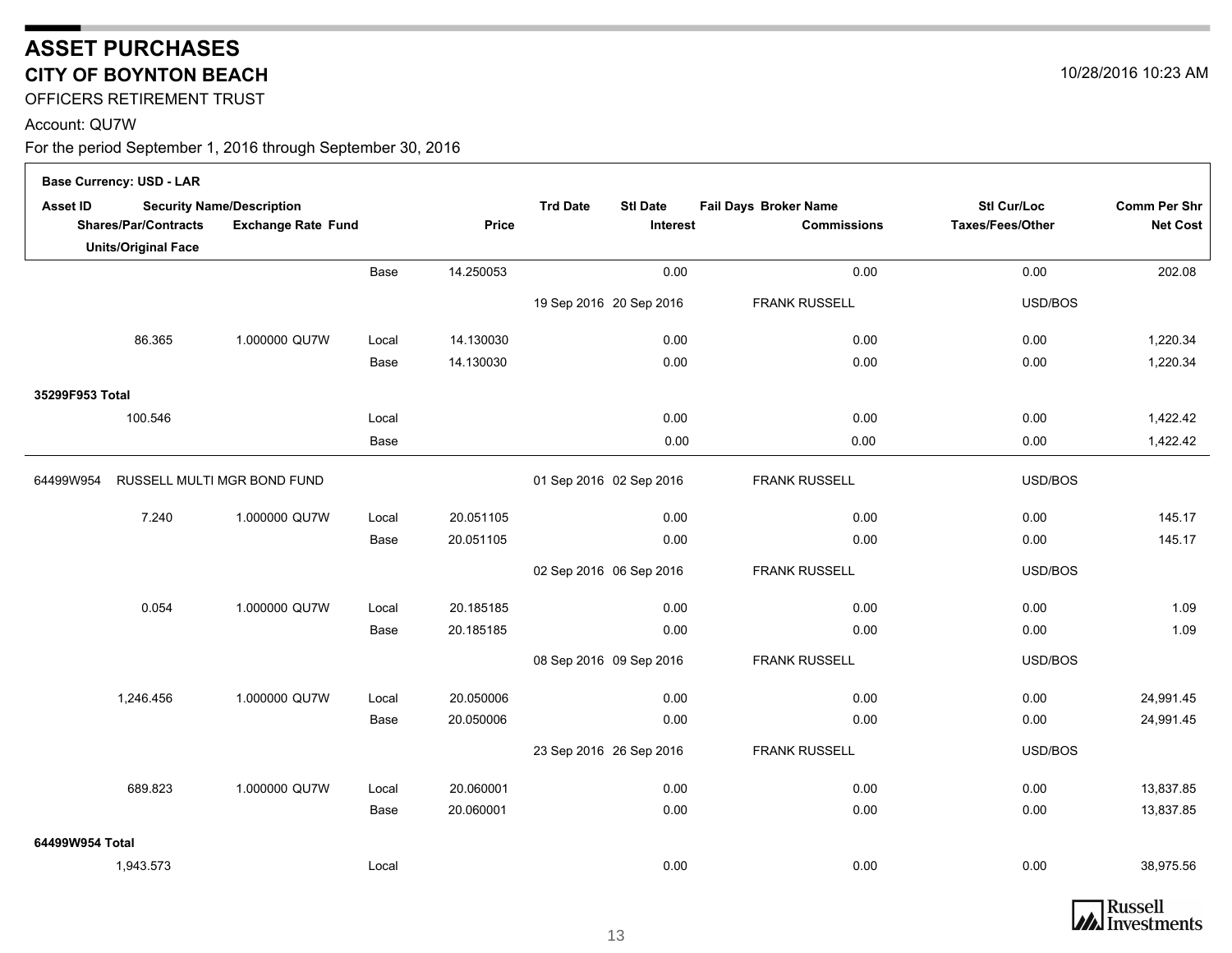OFFICERS RETIREMENT TRUST

#### Account: QU7W

 $\Gamma$ 

|                        | <b>Base Currency: USD - LAR</b>                           |                                                               |       |              |                                                |                                             |                                               |                                        |
|------------------------|-----------------------------------------------------------|---------------------------------------------------------------|-------|--------------|------------------------------------------------|---------------------------------------------|-----------------------------------------------|----------------------------------------|
| Asset ID               | <b>Shares/Par/Contracts</b><br><b>Units/Original Face</b> | <b>Security Name/Description</b><br><b>Exchange Rate Fund</b> |       | <b>Price</b> | <b>Trd Date</b><br><b>Stl Date</b><br>Interest | Fail Days Broker Name<br><b>Commissions</b> | <b>Stl Cur/Loc</b><br><b>Taxes/Fees/Other</b> | <b>Comm Per Shr</b><br><b>Net Cost</b> |
|                        |                                                           |                                                               | Base  |              | 0.00                                           | 0.00                                        | 0.00                                          | 38,975.56                              |
| 79099S922              |                                                           | RUSSELL LG CAP DEFENSIVE EQ FD                                |       |              | 08 Sep 2016 09 Sep 2016                        | <b>FRANK RUSSELL</b>                        | USD/BOS                                       |                                        |
|                        | 596.360                                                   | 1.000000 QU7W                                                 | Local | 20.739989    | 0.00                                           | 0.00                                        | 0.00                                          | 12,368.50                              |
|                        |                                                           |                                                               | Base  | 20.739989    | 0.00                                           | 0.00                                        | 0.00                                          | 12,368.50                              |
|                        |                                                           |                                                               |       |              | 19 Sep 2016 20 Sep 2016                        | <b>FRANK RUSSELL</b>                        | USD/BOS                                       |                                        |
|                        | 376.977                                                   | 1.000000 QU7W                                                 | Local | 20.389997    | 0.00                                           | 0.00                                        | 0.00                                          | 7,686.56                               |
|                        |                                                           |                                                               | Base  | 20.389997    | 0.00                                           | 0.00                                        | 0.00                                          | 7,686.56                               |
|                        |                                                           |                                                               |       |              | 23 Sep 2016 26 Sep 2016                        | <b>FRANK RUSSELL</b>                        | USD/BOS                                       |                                        |
|                        | 1,480.634                                                 | 1.000000 QU7W                                                 | Local | 20.629994    | 0.00                                           | 0.00                                        | 0.00                                          | 30,545.47                              |
|                        |                                                           |                                                               | Base  | 20.629994    | 0.00                                           | 0.00                                        | 0.00                                          | 30,545.47                              |
| 79099S922 Total        |                                                           |                                                               |       |              |                                                |                                             |                                               |                                        |
|                        | 2,453.971                                                 |                                                               | Local |              | 0.00                                           | 0.00                                        | 0.00                                          | 50,600.53                              |
|                        |                                                           |                                                               | Base  |              | 0.00                                           | 0.00                                        | 0.00                                          | 50,600.53                              |
| <b>US DOLLAR Total</b> |                                                           |                                                               |       |              |                                                |                                             |                                               |                                        |
|                        | 4,498.090                                                 |                                                               | Local |              | 0.00                                           | 0.00                                        | 0.00                                          | 90,998.51                              |
|                        |                                                           |                                                               | Base  |              | 0.00                                           | 0.00                                        | 0.00                                          | 90,998.51                              |
| <b>EQUITY Total</b>    |                                                           |                                                               |       |              |                                                |                                             |                                               |                                        |
|                        | 4,498.090                                                 |                                                               |       |              |                                                |                                             |                                               |                                        |
|                        |                                                           |                                                               | Base  |              | 0.00                                           | 0.00                                        | 0.00                                          | 90,998.51                              |



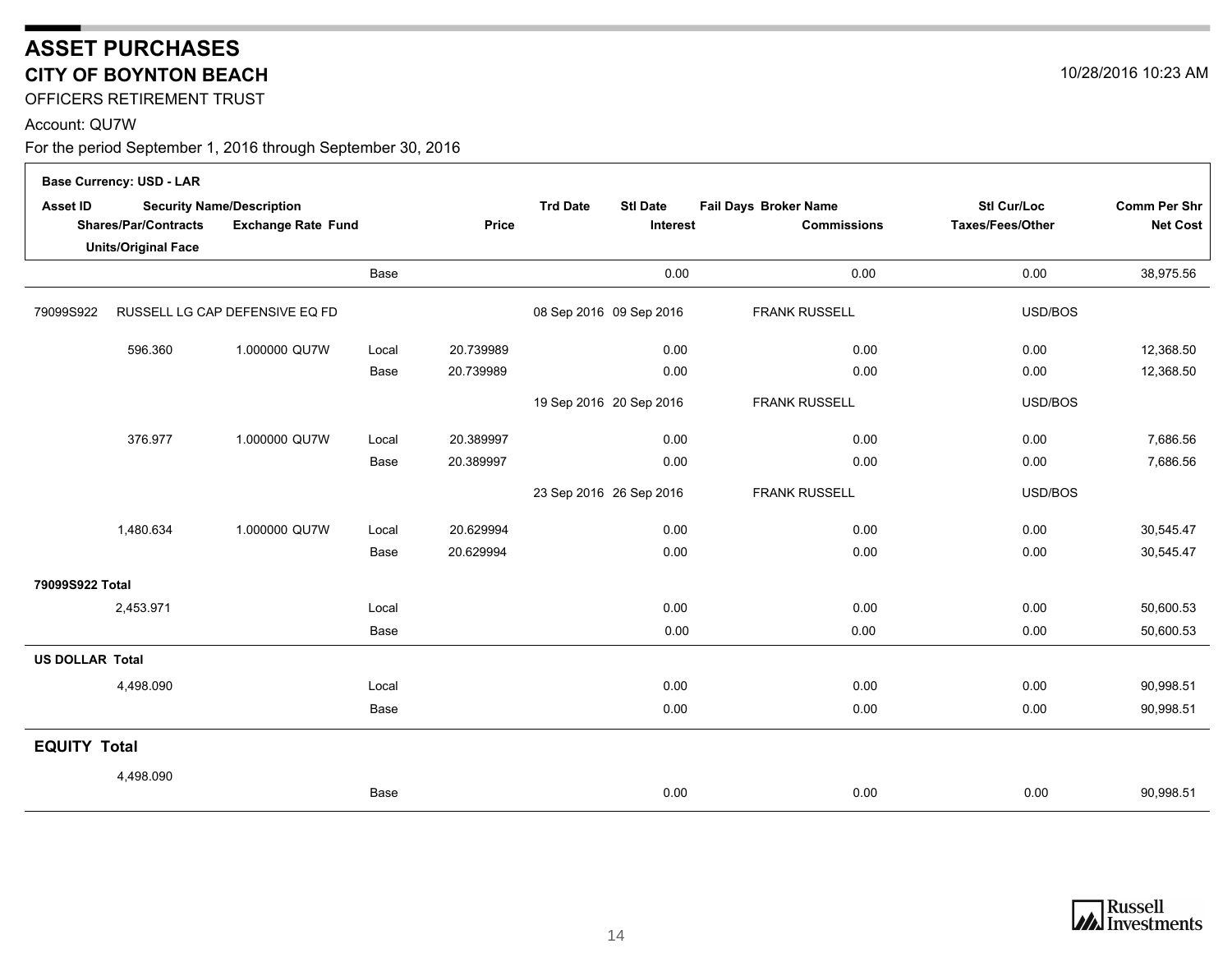OFFICERS RETIREMENT TRUST

#### Account: QU7W

For the period September 1, 2016 through September 30, 2016

| <b>Base Currency: USD - LAR</b>            |                                  |                 |                 |                              |                    |                 |  |  |  |  |  |
|--------------------------------------------|----------------------------------|-----------------|-----------------|------------------------------|--------------------|-----------------|--|--|--|--|--|
| Asset ID                                   | <b>Security Name/Description</b> | <b>Trd Date</b> | <b>Stl Date</b> | <b>Fail Days Broker Name</b> | <b>Stl Cur/Loc</b> | Comm Per Shr    |  |  |  |  |  |
| <b>Shares/Par/Contracts</b>                | <b>Exchange Rate Fund</b>        | <b>Price</b>    | <b>Interest</b> | <b>Commissions</b>           | Taxes/Fees/Other   | <b>Net Cost</b> |  |  |  |  |  |
| <b>Units/Original Face</b>                 |                                  |                 |                 |                              |                    |                 |  |  |  |  |  |
| <b>ASSET PURCHASES Total</b><br>49,382.500 |                                  |                 |                 |                              |                    |                 |  |  |  |  |  |
|                                            | Base                             |                 | 0.00            | 0.00                         | 0.00               | 135.882.92      |  |  |  |  |  |

10/28/2016 10:23 AM

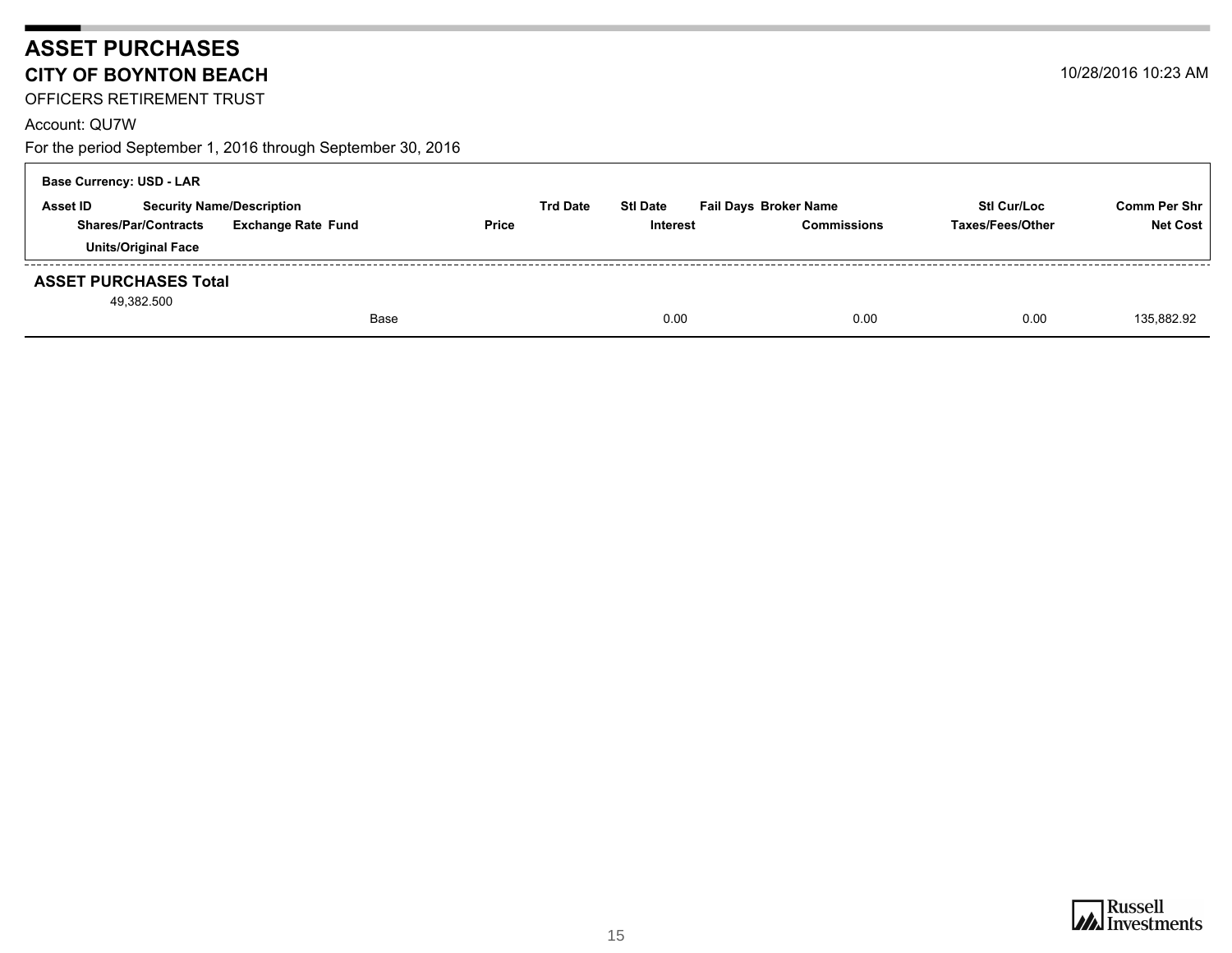OFFICERS RETIREMENT TRUST

#### Account: QU7W

|                        | <b>Base Currency: USD - LAR</b>                           |                                                               |             |              |                                                       |                                             |                                               |                                            |  |  |  |  |  |
|------------------------|-----------------------------------------------------------|---------------------------------------------------------------|-------------|--------------|-------------------------------------------------------|---------------------------------------------|-----------------------------------------------|--------------------------------------------|--|--|--|--|--|
| Asset ID               | <b>Shares/Par/Contracts</b><br><b>Units/Original Face</b> | <b>Security Name/Description</b><br><b>Exchange Rate Fund</b> |             | Price        | <b>Trd Date</b><br><b>Stl Date</b><br><b>Interest</b> | Fail Days Broker Name<br><b>Commissions</b> | <b>Stl Cur/Loc</b><br><b>Taxes/Fees/Other</b> | <b>Comm Per Shr</b><br><b>Net Proceeds</b> |  |  |  |  |  |
|                        | <b>CASH EQUIVALENTS</b>                                   |                                                               |             |              |                                                       |                                             |                                               |                                            |  |  |  |  |  |
| <b>US DOLLAR</b>       |                                                           |                                                               |             |              |                                                       |                                             |                                               |                                            |  |  |  |  |  |
| 3529909N7              | <b>RUSSELL STIF</b><br>1.00                               |                                                               | 5.000%      | 365 Dec 2030 | 06 Sep 2016 07 Sep 2016                               | 1 FRANK RUSSELL                             | USD/CSW                                       |                                            |  |  |  |  |  |
|                        | 1.090                                                     | 1.000000 QU7W                                                 | Local       | 100.000000   | 0.00                                                  | 0.00                                        | 0.00                                          | 1.09                                       |  |  |  |  |  |
|                        |                                                           |                                                               | Base        | 100.000000   | 0.00                                                  | 0.00                                        | 0.00                                          | 1.09                                       |  |  |  |  |  |
| 3529909N7              | <b>RUSSELL STIF</b><br>1.00                               |                                                               | 1.000%      | 365 Dec 2030 | 26 Sep 2016 26 Sep 2016                               | STATE STREET BANK AND TRUST                 | USD/CSW                                       |                                            |  |  |  |  |  |
|                        | 44,883.320                                                | 1.000000 QU7W                                                 | Local       | 100.000000   | 0.00                                                  | 0.00                                        | 0.00                                          | 44,883.32                                  |  |  |  |  |  |
|                        |                                                           |                                                               | Base        | 100.000000   | 0.00                                                  | 0.00                                        | 0.00                                          | 44,883.32                                  |  |  |  |  |  |
| 3529909N7 Total        |                                                           |                                                               |             |              |                                                       |                                             |                                               |                                            |  |  |  |  |  |
|                        | 44,884.410                                                |                                                               | Local       |              | 0.00                                                  | 0.00                                        | 0.00                                          | 44,884.41                                  |  |  |  |  |  |
|                        |                                                           |                                                               | <b>Base</b> |              | 0.00                                                  | 0.00                                        | 0.00                                          | 44,884.41                                  |  |  |  |  |  |
| <b>US DOLLAR Total</b> |                                                           |                                                               |             |              |                                                       |                                             |                                               |                                            |  |  |  |  |  |
|                        | 44,884.410                                                |                                                               | Local       |              | 0.00                                                  | 0.00                                        | 0.00                                          | 44,884.41                                  |  |  |  |  |  |
|                        |                                                           |                                                               | Base        |              | 0.00                                                  | 0.00                                        | 0.00                                          | 44,884.41                                  |  |  |  |  |  |
|                        | <b>CASH EQUIVALENTS Total</b>                             |                                                               |             |              |                                                       |                                             |                                               |                                            |  |  |  |  |  |
|                        | 44,884.410                                                |                                                               |             |              |                                                       |                                             |                                               |                                            |  |  |  |  |  |
|                        |                                                           |                                                               | Base        |              | 0.00                                                  | 0.00                                        | 0.00                                          | 44,884.41                                  |  |  |  |  |  |
| <b>EQUITY</b>          |                                                           |                                                               |             |              |                                                       |                                             |                                               |                                            |  |  |  |  |  |
| <b>US DOLLAR</b>       |                                                           |                                                               |             |              |                                                       |                                             |                                               |                                            |  |  |  |  |  |
| 35299F953              |                                                           | RUSSELL MULTI ASSET CORE FUND                                 |             |              | 06 Sep 2016 07 Sep 2016                               | <b>FRANK RUSSELL</b>                        | USD/BOS                                       |                                            |  |  |  |  |  |
|                        | 415.512                                                   | 1.000000 QU7W                                                 | Local       | 14.440016    | 0.00                                                  | 0.00                                        | 0.00                                          | 6,000.00                                   |  |  |  |  |  |



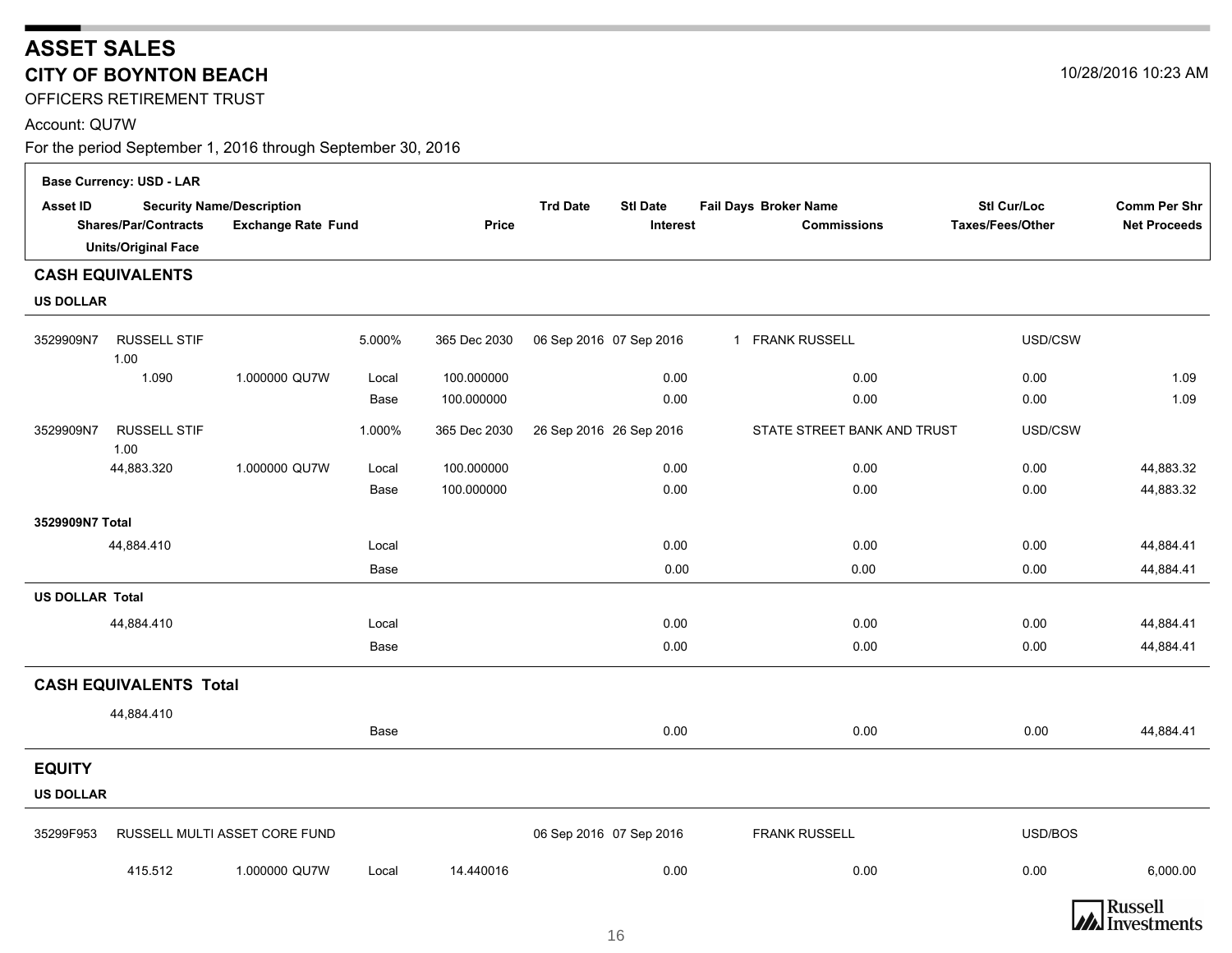OFFICERS RETIREMENT TRUST

#### Account: QU7W

 $\Gamma$ 

| <b>Base Currency: USD - LAR</b>                |                                                               |       |           |                                    |          |                                             |                                 |                                            |
|------------------------------------------------|---------------------------------------------------------------|-------|-----------|------------------------------------|----------|---------------------------------------------|---------------------------------|--------------------------------------------|
| <b>Asset ID</b><br><b>Shares/Par/Contracts</b> | <b>Security Name/Description</b><br><b>Exchange Rate Fund</b> |       | Price     | <b>Trd Date</b><br><b>Stl Date</b> | Interest | Fail Days Broker Name<br><b>Commissions</b> | Stl Cur/Loc<br>Taxes/Fees/Other | <b>Comm Per Shr</b><br><b>Net Proceeds</b> |
| <b>Units/Original Face</b>                     |                                                               |       |           |                                    |          |                                             |                                 |                                            |
|                                                |                                                               | Base  | 14.440016 |                                    | 0.00     | 0.00                                        | 0.00                            | 6,000.00                                   |
|                                                |                                                               |       |           | 09 Sep 2016 12 Sep 2016            |          | <b>FRANK RUSSELL</b>                        | USD/BOS                         |                                            |
| 159.893                                        | 1.000000 QU7W                                                 | Local | 14.170039 |                                    | 0.00     | 0.00                                        | 0.00                            | 2,265.69                                   |
|                                                |                                                               | Base  | 14.170039 |                                    | 0.00     | 0.00                                        | 0.00                            | 2,265.69                                   |
|                                                |                                                               |       |           | 12 Sep 2016 13 Sep 2016            |          | <b>FRANK RUSSELL</b>                        | USD/BOS                         |                                            |
| 1,400.560                                      | 1.000000 QU7W                                                 | Local | 14.280002 |                                    | 0.00     | 0.00                                        | 0.00                            | 20,000.00                                  |
|                                                |                                                               | Base  | 14.280002 |                                    | 0.00     | 0.00                                        | 0.00                            | 20,000.00                                  |
|                                                |                                                               |       |           | 13 Sep 2016 14 Sep 2016            |          | <b>FRANK RUSSELL</b>                        | USD/BOS                         |                                            |
| 0.023                                          | 1.000000 QU7W                                                 | Local | 13.913043 |                                    | 0.00     | 0.00                                        | 0.00                            | 0.32                                       |
|                                                |                                                               | Base  | 13.913043 |                                    | 0.00     | 0.00                                        | 0.00                            | 0.32                                       |
|                                                |                                                               |       |           | 15 Sep 2016 16 Sep 2016            |          | <b>FRANK RUSSELL</b>                        | USD/BOS                         |                                            |
| 271.891                                        | 1.000000 QU7W                                                 | Local | 14.169980 |                                    | 0.00     | 0.00                                        | 0.00                            | 3,852.69                                   |
|                                                |                                                               | Base  | 14.169980 |                                    | 0.00     | 0.00                                        | 0.00                            | 3,852.69                                   |
|                                                |                                                               |       |           | 29 Sep 2016 30 Sep 2016            |          | FRANK RUSSELL                               | USD/BOS                         |                                            |
| 60.170                                         | 1.000000 QU7W                                                 | Local | 14.260096 |                                    | 0.00     | 0.00                                        | 0.00                            | 858.03                                     |
|                                                |                                                               | Base  | 14.260096 |                                    | 0.00     | 0.00                                        | 0.00                            | 858.03                                     |
|                                                |                                                               |       |           | 30 Sep 2016 OPEN                   |          | <b>FRANK RUSSELL</b>                        | USD/BOS                         |                                            |
| 17,169.441                                     | 1.000000 QU7W                                                 | Local | 14.320000 |                                    | 0.00     | 0.00                                        | 0.00                            | 245,866.40                                 |
|                                                |                                                               | Base  | 14.320000 |                                    | 0.00     | 0.00                                        | 0.00                            | 245,866.40                                 |
| 35299F953 Total                                |                                                               |       |           |                                    |          |                                             |                                 |                                            |
| 19,477.490                                     |                                                               | Local |           |                                    | 0.00     | 0.00                                        | 0.00                            | 278,843.13                                 |

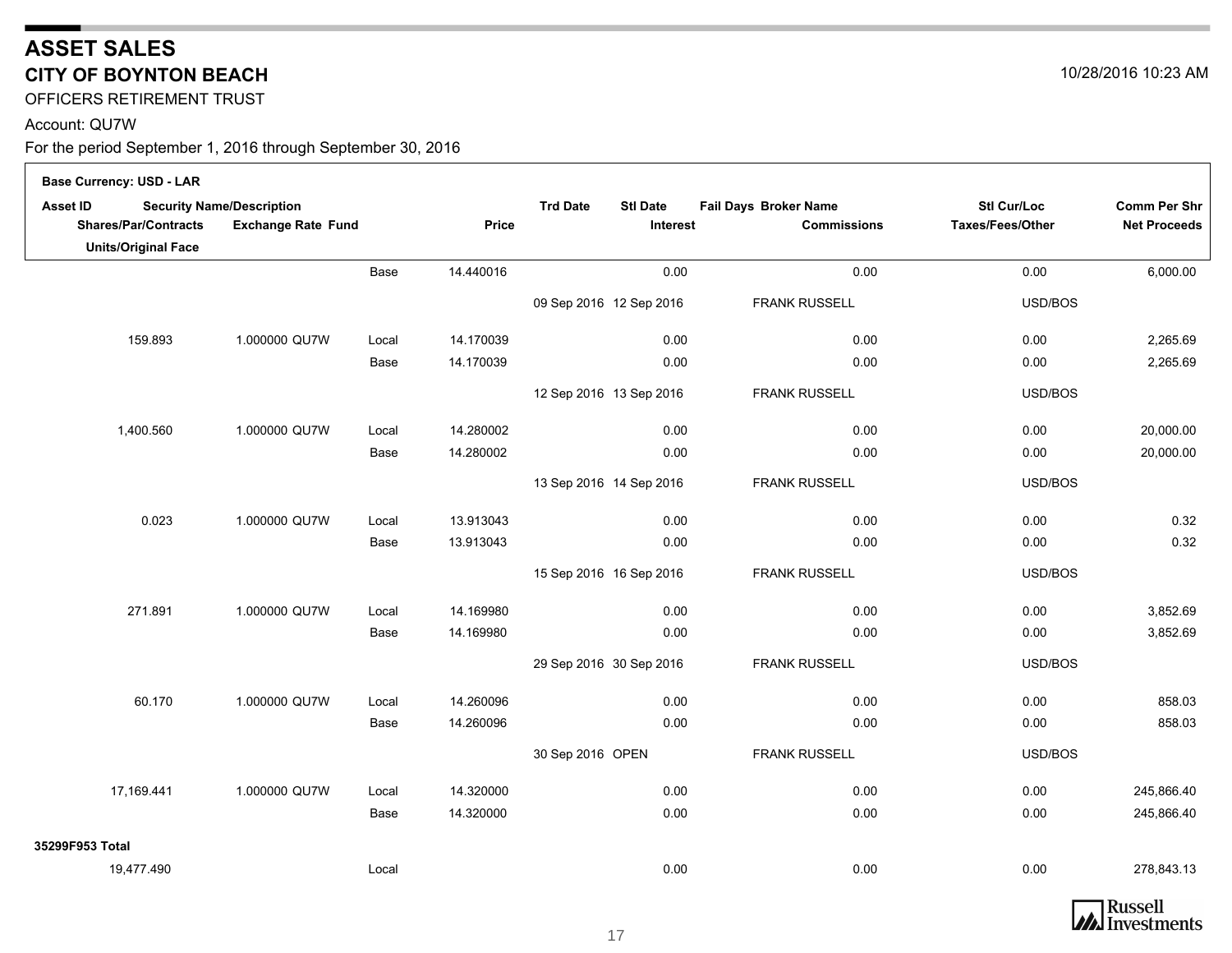OFFICERS RETIREMENT TRUST

#### Account: QU7W

|           | <b>Base Currency: USD - LAR</b> |                                  |       |           |                         |                 |                       |                    |                     |
|-----------|---------------------------------|----------------------------------|-------|-----------|-------------------------|-----------------|-----------------------|--------------------|---------------------|
| Asset ID  |                                 | <b>Security Name/Description</b> |       |           | <b>Trd Date</b>         | <b>Stl Date</b> | Fail Days Broker Name | <b>Stl Cur/Loc</b> | <b>Comm Per Shr</b> |
|           | Shares/Par/Contracts            | <b>Exchange Rate Fund</b>        |       | Price     |                         | Interest        | <b>Commissions</b>    | Taxes/Fees/Other   | <b>Net Proceeds</b> |
|           | <b>Units/Original Face</b>      |                                  |       |           |                         |                 |                       |                    |                     |
|           |                                 |                                  | Base  |           |                         | 0.00            | 0.00                  | 0.00               | 278,843.13          |
| 64499W954 |                                 | RUSSELL MULTI MGR BOND FUND      |       |           | 09 Sep 2016 12 Sep 2016 |                 | <b>FRANK RUSSELL</b>  | USD/BOS            |                     |
|           | 199.415                         | 1.000000 QU7W                    | Local | 19.979991 |                         | 0.00            | 0.00                  | 0.00               | 3,984.31            |
|           |                                 |                                  | Base  | 19.979991 |                         | 0.00            | 0.00                  | 0.00               | 3,984.31            |
|           |                                 |                                  |       |           | 13 Sep 2016 14 Sep 2016 |                 | <b>FRANK RUSSELL</b>  | USD/BOS            |                     |
|           | 0.592                           | 1.000000 QU7W                    | Local | 19.915541 |                         | 0.00            | 0.00                  | 0.00               | 11.79               |
|           |                                 |                                  | Base  | 19.915541 |                         | 0.00            | 0.00                  | 0.00               | 11.79               |
|           |                                 |                                  |       |           | 14 Sep 2016 15 Sep 2016 |                 | <b>FRANK RUSSELL</b>  | USD/BOS            |                     |
|           | 100.678                         | 1.000000 QU7W                    | Local | 19.930074 |                         | 0.00            | 0.00                  | 0.00               | 2,006.52            |
|           |                                 |                                  | Base  | 19.930074 |                         | 0.00            | 0.00                  | 0.00               | 2,006.52            |
|           |                                 |                                  |       |           | 15 Sep 2016 16 Sep 2016 |                 | <b>FRANK RUSSELL</b>  | USD/BOS            |                     |
|           | 308.445                         | 1.000000 QU7W                    | Local | 19.930004 |                         | 0.00            | 0.00                  | 0.00               | 6,147.31            |
|           |                                 |                                  | Base  | 19.930004 |                         | 0.00            | 0.00                  | 0.00               | 6,147.31            |
|           |                                 |                                  |       |           | 27 Sep 2016 28 Sep 2016 |                 | <b>FRANK RUSSELL</b>  | USD/BOS            |                     |
|           | 3.991                           | 1.000000 QU7W                    | Local | 20.100226 |                         | 0.00            | 0.00                  | 0.00               | 80.22               |
|           |                                 |                                  | Base  | 20.100226 |                         | 0.00            | 0.00                  | 0.00               | 80.22               |
|           |                                 |                                  |       |           | 29 Sep 2016 30 Sep 2016 |                 | <b>FRANK RUSSELL</b>  | USD/BOS            |                     |
|           | 178.616                         | 1.000000 QU7W                    | Local | 20.110013 |                         | 0.00            | 0.00                  | 0.00               | 3,591.97            |
|           |                                 |                                  | Base  | 20.110013 |                         | 0.00            | 0.00                  | 0.00               | 3,591.97            |
|           |                                 |                                  |       |           | 30 Sep 2016 OPEN        |                 | <b>FRANK RUSSELL</b>  | USD/BOS            |                     |

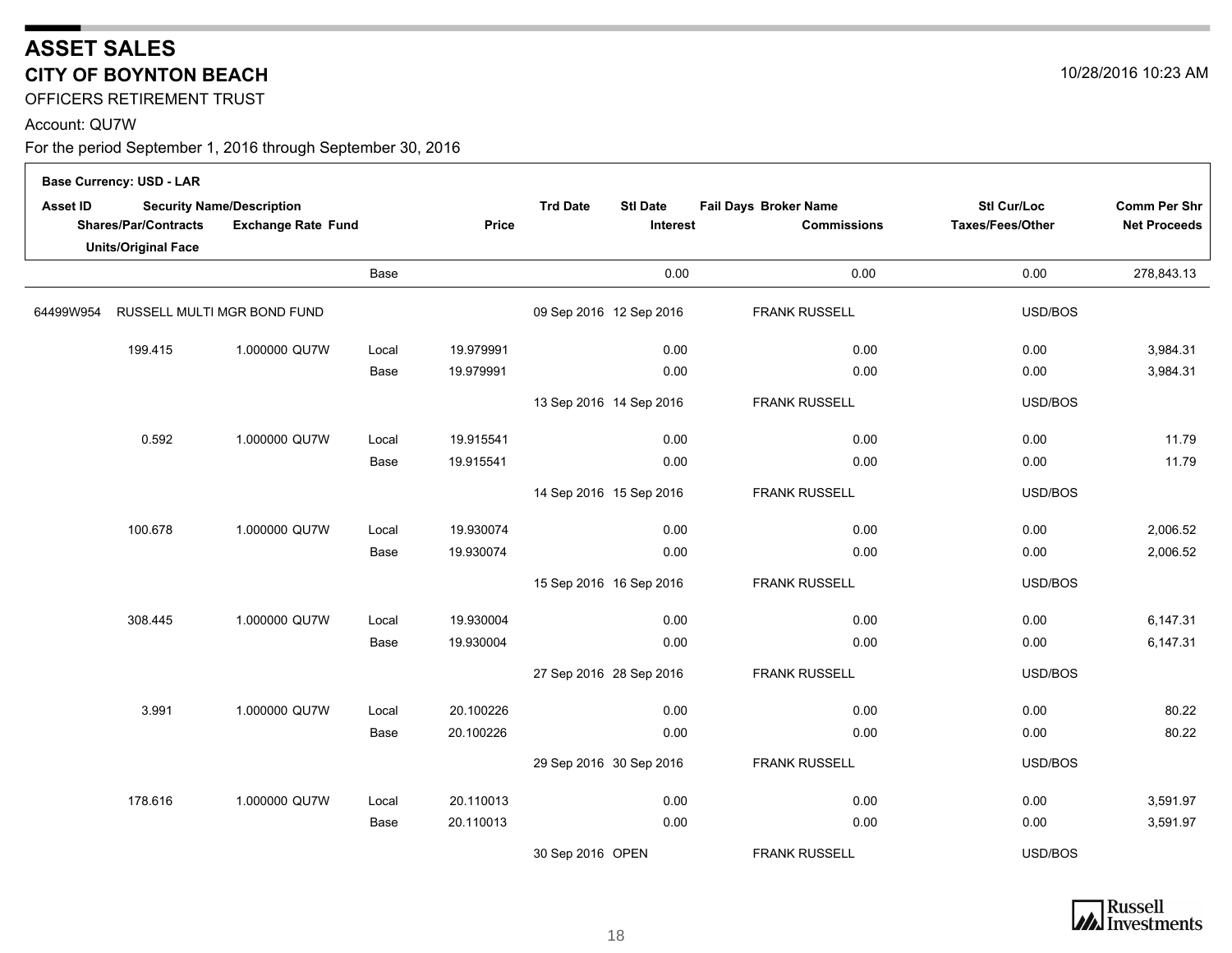OFFICERS RETIREMENT TRUST

#### Account: QU7W

|                        | <b>Base Currency: USD - LAR</b>        |                                  |       |              |                  |                 |                       |                    |                     |
|------------------------|----------------------------------------|----------------------------------|-------|--------------|------------------|-----------------|-----------------------|--------------------|---------------------|
| <b>Asset ID</b>        |                                        | <b>Security Name/Description</b> |       |              | <b>Trd Date</b>  | <b>Stl Date</b> | Fail Days Broker Name | <b>Stl Cur/Loc</b> | <b>Comm Per Shr</b> |
|                        | <b>Shares/Par/Contracts</b>            | <b>Exchange Rate Fund</b>        |       | <b>Price</b> |                  | Interest        | <b>Commissions</b>    | Taxes/Fees/Other   | <b>Net Proceeds</b> |
|                        | <b>Units/Original Face</b>             |                                  |       |              |                  |                 |                       |                    |                     |
|                        | 7,615.530                              | 1.000000 QU7W                    | Local | 20.090000    |                  | 0.00            | 0.00                  | 0.00               | 152,996.00          |
|                        |                                        |                                  | Base  | 20.090000    |                  | 0.00            | 0.00                  | 0.00               | 152,996.00          |
| 64499W954 Total        |                                        |                                  |       |              |                  |                 |                       |                    |                     |
|                        | 8,407.267                              |                                  | Local |              |                  | 0.00            | 0.00                  | 0.00               | 168,818.12          |
|                        |                                        |                                  | Base  |              |                  | 0.00            | 0.00                  | 0.00               | 168,818.12          |
| 79099S922              |                                        | RUSSELL LG CAP DEFENSIVE EQ FD   |       |              | 30 Sep 2016 OPEN |                 | <b>FRANK RUSSELL</b>  | USD/BOS            |                     |
|                        | 1,488.632                              | 1.000000 QU7W                    | Local | 20.580002    |                  | 0.00            | 0.00                  | 0.00               | 30,636.05           |
|                        |                                        |                                  | Base  | 20.580002    |                  | 0.00            | 0.00                  | 0.00               | 30,636.05           |
| <b>US DOLLAR Total</b> |                                        |                                  |       |              |                  |                 |                       |                    |                     |
|                        | 29,373.389                             |                                  | Local |              |                  | 0.00            | 0.00                  | 0.00               | 478,297.30          |
|                        |                                        |                                  | Base  |              |                  | 0.00            | 0.00                  | 0.00               | 478,297.30          |
| <b>EQUITY Total</b>    |                                        |                                  |       |              |                  |                 |                       |                    |                     |
|                        | 29,373.389                             |                                  |       |              |                  |                 |                       |                    |                     |
|                        |                                        |                                  | Base  |              |                  | 0.00            | 0.00                  | 0.00               | 478,297.30          |
|                        | <b>ASSET SALES Total</b><br>74,257.799 |                                  |       |              |                  |                 |                       |                    |                     |
|                        |                                        |                                  | Base  |              |                  | 0.00            | 0.00                  | 0.00               | 523,181.71          |

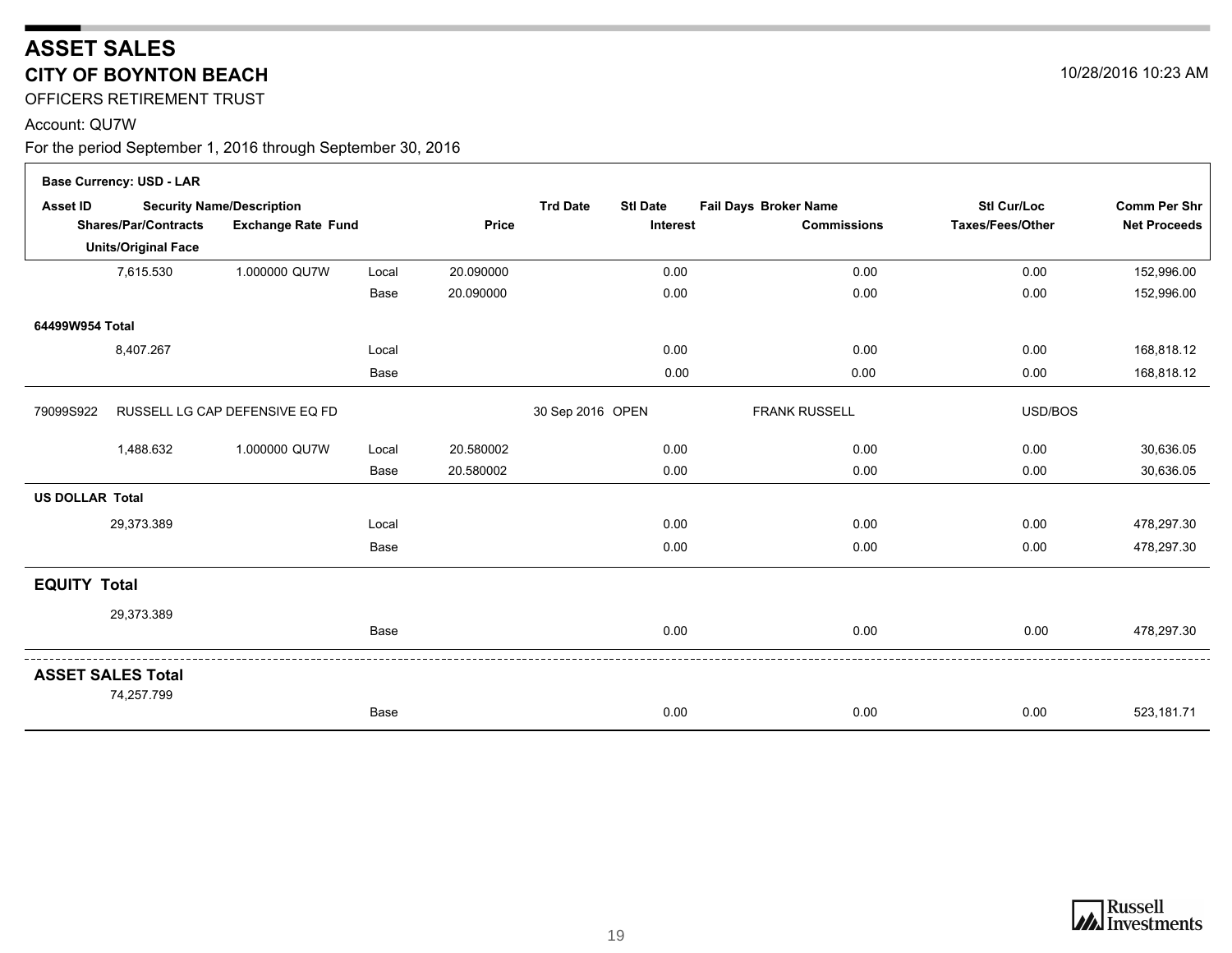Account: QU7W

| <b>Base Currency: USD - US DOLLAR</b> |                               |            |                             |                      |                      |                       |                   |                  |
|---------------------------------------|-------------------------------|------------|-----------------------------|----------------------|----------------------|-----------------------|-------------------|------------------|
| Fund Asset ID                         | <b>Security Name</b>          |            | <b>Security Description</b> |                      | <b>Maturity Date</b> | Rate Trd Date         | <b>Stl Date</b>   | <b>Sell Rate</b> |
| <b>SSB Trade ID</b>                   | Lot                           | Shares/Par |                             | <b>Principal Net</b> | Cost                 | <b>Security Gn/Ls</b> | <b>Curr Gn/Ls</b> | Net Gn/Ls        |
|                                       |                               |            |                             |                      |                      |                       |                   |                  |
| <b>EQUITY</b>                         |                               |            |                             |                      |                      |                       |                   |                  |
| <b>US DOLLAR</b>                      |                               |            |                             |                      |                      |                       |                   |                  |
| QU7W 35299F953                        | RUSSELL MULTI ASSET CORE FUND |            |                             |                      |                      | 06 Sep 2016           | 07 Sep 2016       | 1.000000         |
| 16IDKBBVKV6                           | 524                           | 415.512    | Local                       | 6,000.00             | 4,318.66             | 1,681.34              |                   | 1,681.34         |
|                                       |                               |            | Base                        | 6,000.00             | 4,318.66             | 1,681.34              | 0.00              | 1,681.34         |
| QU7W 35299F953                        | RUSSELL MULTI ASSET CORE FUND |            |                             |                      |                      | 09 Sep 2016           | 12 Sep 2016       | 1.000000         |
| 16IGKBBVZDD                           | 531                           | 159.893    | Local                       | 2,265.69             | 1,661.86             | 603.83                |                   | 603.83           |
|                                       |                               |            | Base                        | 2,265.69             | 1,661.86             | 603.83                | 0.00              | 603.83           |
| QU7W 35299F953                        | RUSSELL MULTI ASSET CORE FUND |            |                             |                      |                      | 12 Sep 2016           | 13 Sep 2016       | 1.000000         |
| 16IHKBBVJNM                           | 534                           | 1,400.560  | Local                       | 20,000.00            | 14,556.83            | 5,443.17              |                   | 5,443.17         |
|                                       |                               |            | Base                        | 20,000.00            | 14,556.83            | 5,443.17              | 0.00              | 5,443.17         |
| QU7W 35299F953                        | RUSSELL MULTI ASSET CORE FUND |            |                             |                      |                      | 13 Sep 2016           | 14 Sep 2016       | 1.000000         |
| 16IIKBBTJSG                           | 538                           | 0.023      | Local                       | 0.32                 | 0.24                 | 0.08                  |                   | 0.08             |
|                                       |                               |            | Base                        | 0.32                 | 0.24                 | 0.08                  | 0.00              | 0.08             |
| QU7W 35299F953                        | RUSSELL MULTI ASSET CORE FUND |            |                             |                      |                      | 15 Sep 2016           | 16 Sep 2016       | 1.000000         |
| 16IKKBBTTKC                           | 544                           | 271.891    | Local                       | 3,852.69             | 2,825.92             | 1,026.77              |                   | 1,026.77         |
|                                       |                               |            | Base                        | 3,852.69             | 2,825.92             | 1,026.77              | 0.00              | 1,026.77         |
| QU7W 35299F953                        | RUSSELL MULTI ASSET CORE FUND |            |                             |                      |                      | 29 Sep 2016           | 30 Sep 2016       | 1.000000         |
| 16IUKBBTK5L                           | 562                           | 60.170     | Local                       | 858.03               | 625.39               | 232.64                |                   | 232.64           |
|                                       |                               |            | Base                        | 858.03               | 625.39               | 232.64                | 0.00              | 232.64           |
| QU7W 35299F953                        | RUSSELL MULTI ASSET CORE FUND |            |                             |                      |                      | 30 Sep 2016           | 03 Oct 2016       | 1.000000         |
| 16JAKBBZHRN                           | 566                           | 17,169.441 | Local                       | 245,866.40           | 178,454.28           | 67,412.12             |                   | 67,412.12        |
|                                       |                               |            | Base                        | 245,866.40           | 178,454.28           | 67,412.12             | 0.00              | 67,412.12        |

<span id="page-19-0"></span>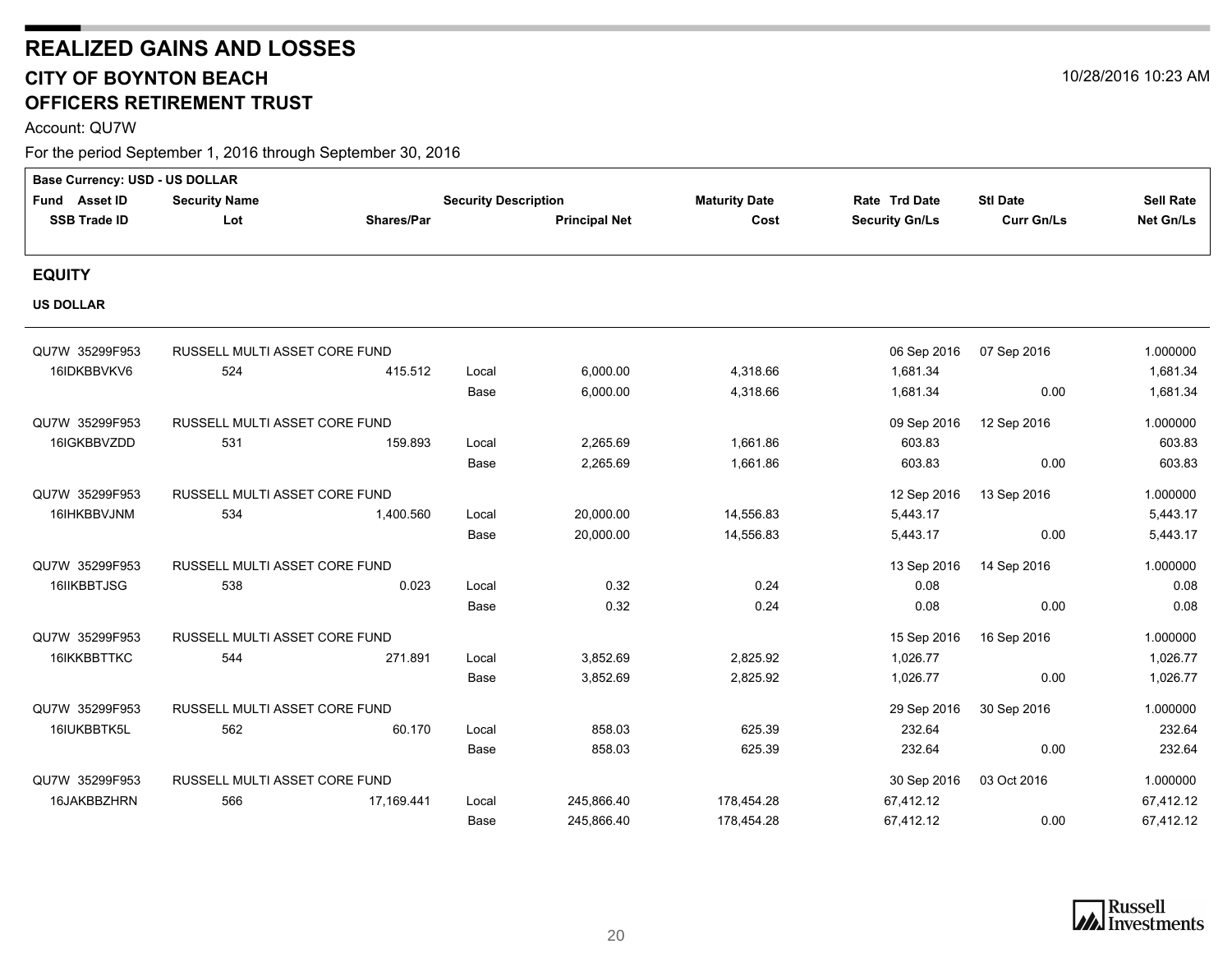Account: QU7W

| Base Currency: USD - US DOLLAR |                             |                   |                             |                      |                      |                       |                   |                  |
|--------------------------------|-----------------------------|-------------------|-----------------------------|----------------------|----------------------|-----------------------|-------------------|------------------|
| Fund Asset ID                  | <b>Security Name</b>        |                   | <b>Security Description</b> |                      | <b>Maturity Date</b> | Rate Trd Date         | <b>Stl Date</b>   | <b>Sell Rate</b> |
| <b>SSB Trade ID</b>            | Lot                         | <b>Shares/Par</b> |                             | <b>Principal Net</b> | Cost                 | <b>Security Gn/Ls</b> | <b>Curr Gn/Ls</b> | <b>Net Gn/Ls</b> |
| 35299F953 Total                |                             |                   |                             |                      |                      |                       |                   |                  |
|                                |                             |                   | Local                       | 278,843.13           | 202,443.18           | 76,399.95             |                   | 76,399.95        |
|                                |                             |                   | Base                        | 278,843.13           | 202,443.18           | 76,399.95             | 0.00              | 76,399.95        |
| QU7W 64499W954                 | RUSSELL MULTI MGR BOND FUND |                   |                             |                      |                      | 09 Sep 2016           | 12 Sep 2016       | 1.000000         |
| 16IGKBBVZDF                    | 532                         | 199.415           | Local                       | 3,984.31             | 3,006.79             | 977.52                |                   | 977.52           |
|                                |                             |                   | Base                        | 3,984.31             | 3,006.79             | 977.52                | 0.00              | 977.52           |
| QU7W 64499W954                 | RUSSELL MULTI MGR BOND FUND |                   |                             |                      |                      | 13 Sep 2016           | 14 Sep 2016       | 1.000000         |
| 16IIKBBTJSH                    | 537                         | 0.592             | Local                       | 11.79                | 8.93                 | 2.86                  |                   | 2.86             |
|                                |                             |                   | Base                        | 11.79                | 8.93                 | 2.86                  | 0.00              | 2.86             |
| QU7W 64499W954                 | RUSSELL MULTI MGR BOND FUND |                   |                             |                      |                      | 14 Sep 2016           | 15 Sep 2016       | 1.000000         |
| 16IJKBBR9D2                    | 540                         | 100.678           | Local                       | 2,006.52             | 1.518.03             | 488.49                |                   | 488.49           |
|                                |                             |                   | Base                        | 2,006.52             | 1,518.03             | 488.49                | 0.00              | 488.49           |
| QU7W 64499W954                 | RUSSELL MULTI MGR BOND FUND |                   |                             |                      |                      | 15 Sep 2016           | 16 Sep 2016       | 1.000000         |
| 16IKKBBTTKD                    | 543                         | 308.445           | Local                       | 6,147.31             | 4,650.75             | 1,496.56              |                   | 1,496.56         |
|                                |                             |                   | Base                        | 6,147.31             | 4,650.75             | 1,496.56              | 0.00              | 1,496.56         |
| QU7W 64499W954                 | RUSSELL MULTI MGR BOND FUND |                   |                             |                      |                      | 27 Sep 2016           | 28 Sep 2016       | 1.000000         |
| 16ISKBBTLPP                    | 558                         | 3.991             | Local                       | 80.22                | 60.19                | 20.03                 |                   | 20.03            |
|                                |                             |                   | Base                        | 80.22                | 60.19                | 20.03                 | 0.00              | 20.03            |
| QU7W 64499W954                 | RUSSELL MULTI MGR BOND FUND |                   |                             |                      |                      | 29 Sep 2016           | 30 Sep 2016       | 1.000000         |
| 16IUKBBTK5M                    | 561                         | 178.616           | Local                       | 3,591.97             | 2,693.70             | 898.27                |                   | 898.27           |
|                                |                             |                   | Base                        | 3,591.97             | 2,693.70             | 898.27                | 0.00              | 898.27           |
| QU7W 64499W954                 | RUSSELL MULTI MGR BOND FUND |                   |                             |                      |                      | 30 Sep 2016           | 03 Oct 2016       | 1.000000         |
| 16JAKBBZHRP                    | 568                         | 7,615.530         | Local                       | 152,996.00           | 114,849.28           | 38,146.72             |                   | 38,146.72        |
|                                |                             |                   | Base                        | 152,996.00           | 114,849.28           | 38,146.72             | 0.00              | 38,146.72        |



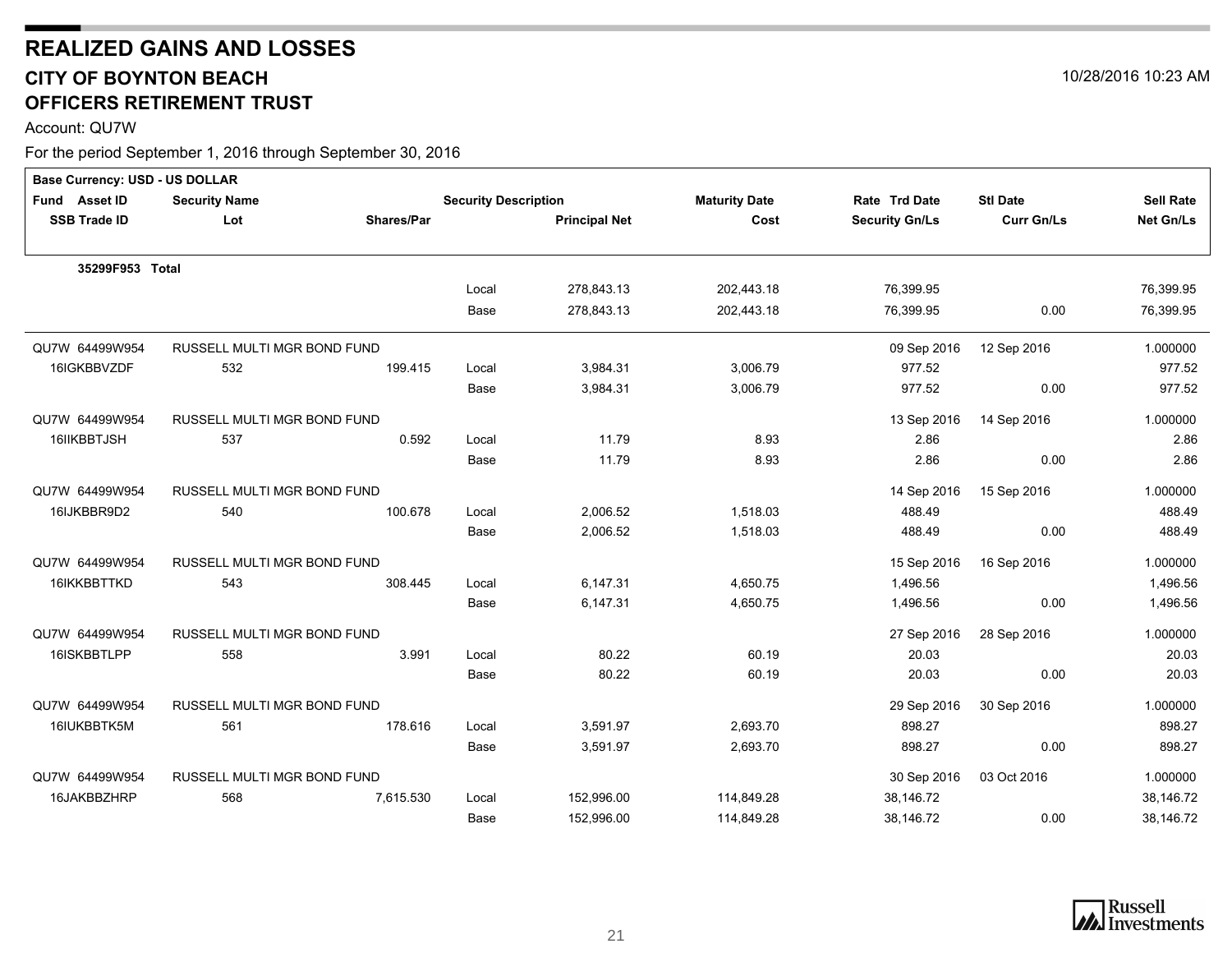Account: QU7W

|                        | <b>Base Currency: USD - US DOLLAR</b> |                   |                             |                      |                      |                       |                   |                  |  |  |  |
|------------------------|---------------------------------------|-------------------|-----------------------------|----------------------|----------------------|-----------------------|-------------------|------------------|--|--|--|
| Fund Asset ID          | <b>Security Name</b>                  |                   | <b>Security Description</b> |                      | <b>Maturity Date</b> | Rate Trd Date         | <b>Stl Date</b>   | <b>Sell Rate</b> |  |  |  |
| <b>SSB Trade ID</b>    | Lot                                   | <b>Shares/Par</b> |                             | <b>Principal Net</b> | Cost                 | <b>Security Gn/Ls</b> | <b>Curr Gn/Ls</b> | Net Gn/Ls        |  |  |  |
|                        |                                       |                   |                             |                      |                      |                       |                   |                  |  |  |  |
| 64499W954 Total        |                                       |                   |                             |                      |                      |                       |                   |                  |  |  |  |
|                        |                                       |                   | Local                       | 168,818.12           | 126,787.67           | 42,030.45             |                   | 42,030.45        |  |  |  |
|                        |                                       |                   | Base                        | 168,818.12           | 126,787.67           | 42,030.45             | 0.00              | 42,030.45        |  |  |  |
| QU7W 79099S922         | RUSSELL LG CAP DEFENSIVE EQ FD        |                   |                             |                      |                      | 30 Sep 2016           | 03 Oct 2016       | 1.000000         |  |  |  |
| 16JAKBBZHRM            | 567                                   | 1,488.632         | Local                       | 30,636.05            | 23,048.43            | 7,587.62              |                   | 7,587.62         |  |  |  |
|                        |                                       |                   | Base                        | 30,636.05            | 23,048.43            | 7,587.62              | 0.00              | 7,587.62         |  |  |  |
| <b>US DOLLAR Total</b> |                                       | 29,373.39         | Local                       | 478,297.30           | 352,279.28           | 126,018.02            |                   | 126,018.02       |  |  |  |
|                        |                                       |                   | Base                        | 478,297.30           | 352,279.28           | 126,018.02            | 0.00              | 126,018.02       |  |  |  |
|                        |                                       |                   |                             |                      |                      |                       |                   |                  |  |  |  |
| <b>EQUITY Total</b>    |                                       |                   | Base                        | 478,297.30           | 352,279.28           | 126,018.02            | 0.00              | 126,018.02       |  |  |  |



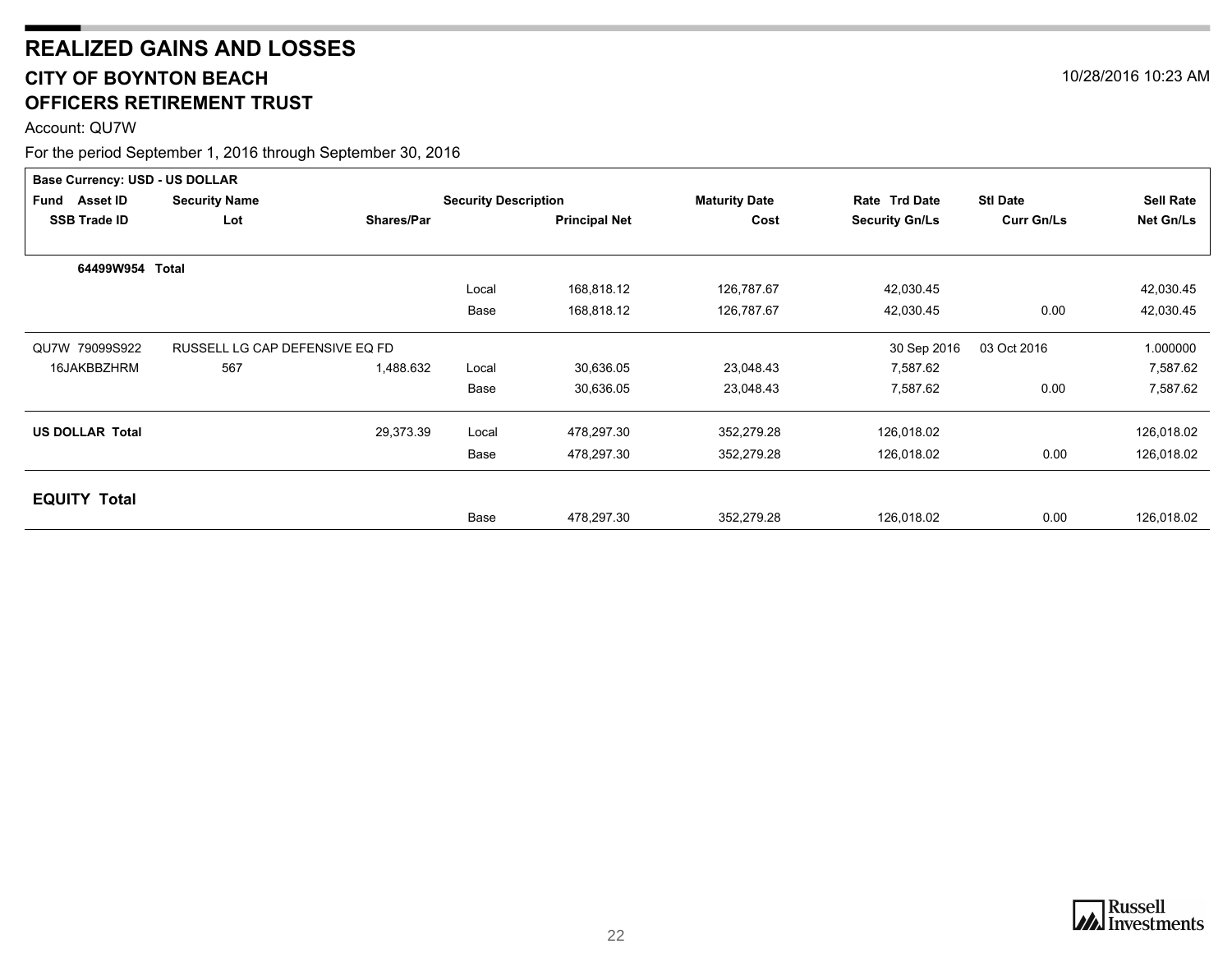Account: QU7W

| Base Currency: USD - US DOLLAR |                        |                   |                             |                      |                       |                   |                  |  |  |  |
|--------------------------------|------------------------|-------------------|-----------------------------|----------------------|-----------------------|-------------------|------------------|--|--|--|
| <b>Asset ID</b><br>Fund        | <b>Security Name</b>   |                   | <b>Security Description</b> | <b>Maturity Date</b> | <b>Rate Trd Date</b>  | <b>Stl Date</b>   | <b>Sell Rate</b> |  |  |  |
| <b>SSB Trade ID</b>            | Lot                    | <b>Shares/Par</b> | <b>Principal Net</b>        | Cost                 | <b>Security Gn/Ls</b> | <b>Curr Gn/Ls</b> | Net Gn/Ls        |  |  |  |
|                                |                        |                   |                             |                      |                       |                   |                  |  |  |  |
|                                | <b>COMPOSITE Total</b> |                   |                             |                      |                       |                   |                  |  |  |  |
|                                |                        | Base              | 478,297.30                  | 352,279.28           | 126,018.02            | 0.00              | 126,018.02       |  |  |  |

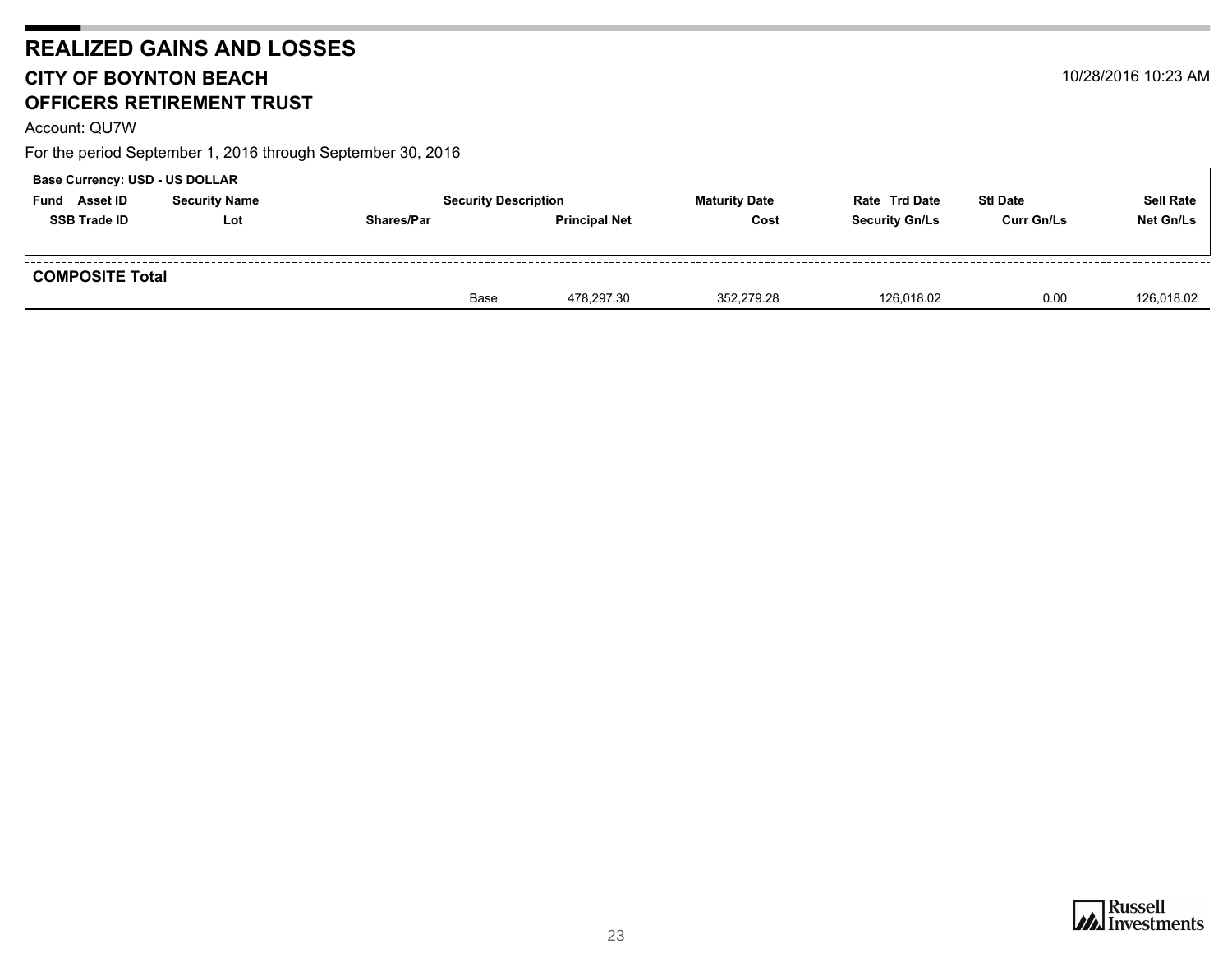### <span id="page-23-0"></span>**CITY OF BOYNTON BEACH OFFICERS RETIREMENT TRUST OPEN TRADES - SALES**

Account: QU7W

As of September 30, 2016

|                                 | <b>Base Currency: USD - US DOLLAR</b> |                             |                 |                      |                                   |                      |                     |
|---------------------------------|---------------------------------------|-----------------------------|-----------------|----------------------|-----------------------------------|----------------------|---------------------|
| <b>Asset ID</b>                 | <b>Security Description</b>           | <b>Mat Date</b><br>Rate     | <b>Trd Date</b> | <b>Cont Stl Date</b> | <b>Fail Days</b><br><b>Broker</b> |                      | <b>Trade Curr</b>   |
| <b>SSB Trade ID</b>             |                                       | <b>Shares/Par/Contracts</b> |                 | <b>Interest</b>      | <b>Net Amount</b>                 | <b>Current Value</b> | <b>Unreal Gn/Ls</b> |
| <b>Fund</b>                     | <b>SSELL/BTC</b><br>Adjustment        |                             |                 |                      |                                   |                      |                     |
| <b>US DOLLAR</b>                |                                       |                             |                 |                      |                                   | Exchange Rate:       | 1.000000            |
| 35299F953                       | RUSSELL MULTI ASSET CORE FUND         |                             | 30 Sep 2016     | 03 Oct 2016          | <b>FRANK RUSSELL</b>              |                      | <b>USD</b>          |
| 16JAKBBZHRN                     |                                       | 17,169.441                  | Local           | 0.00                 | 245,866.40                        |                      |                     |
| QU7W                            |                                       |                             | Base            | 0.00                 | 245,866.40                        | 245,866.40           | 0.00                |
| 64499W954                       | RUSSELL MULTI MGR BOND FUND           |                             | 30 Sep 2016     | 03 Oct 2016          | <b>FRANK RUSSELL</b>              |                      | <b>USD</b>          |
| 16JAKBBZHRP                     |                                       | 7,615.530                   | Local           | 0.00                 | 152,996.00                        |                      |                     |
| QU7W                            |                                       |                             | Base            | 0.00                 | 152,996.00                        | 152,996.00           | 0.00                |
| 79099S922                       | RUSSELL LG CAP DEFENSIVE EQ FD        |                             | 30 Sep 2016     | 03 Oct 2016          | <b>FRANK RUSSELL</b>              |                      | <b>USD</b>          |
| 16JAKBBZHRM                     |                                       | 1,488.632                   | Local           | 0.00                 | 30,636.05                         |                      |                     |
| QU7W                            |                                       |                             | Base            | 0.00                 | 30,636.05                         | 30,636.05            | 0.00                |
| <b>US DOLLAR Total Long</b>     |                                       | 26,273.603                  | Local           | 0.00                 | 429,498.45                        |                      |                     |
|                                 |                                       |                             | Base            | 0.00                 | 429,498.45                        | 429,498.45           | 0.00                |
| <b>Total Open Long Sales</b>    | 3                                     | 26,273.603                  | Base            | 0.00                 | 429,498.45                        | 429,498.45           | 0.00                |
| <b>Total Failed Long Sales</b>  | 0                                     | 0.000                       | Base            | 0.00                 | 0.00                              | 0.00                 | 0.00                |
| <b>Total Open Short Sales</b>   | 0                                     | 0.000                       | Base            | 0.00                 | 0.00                              | 0.00                 | 0.00                |
| <b>Total Failed Short Sales</b> | 0                                     | 0.000                       | Base            | 0.00                 | 0.00                              | 0.00                 | 0.00                |



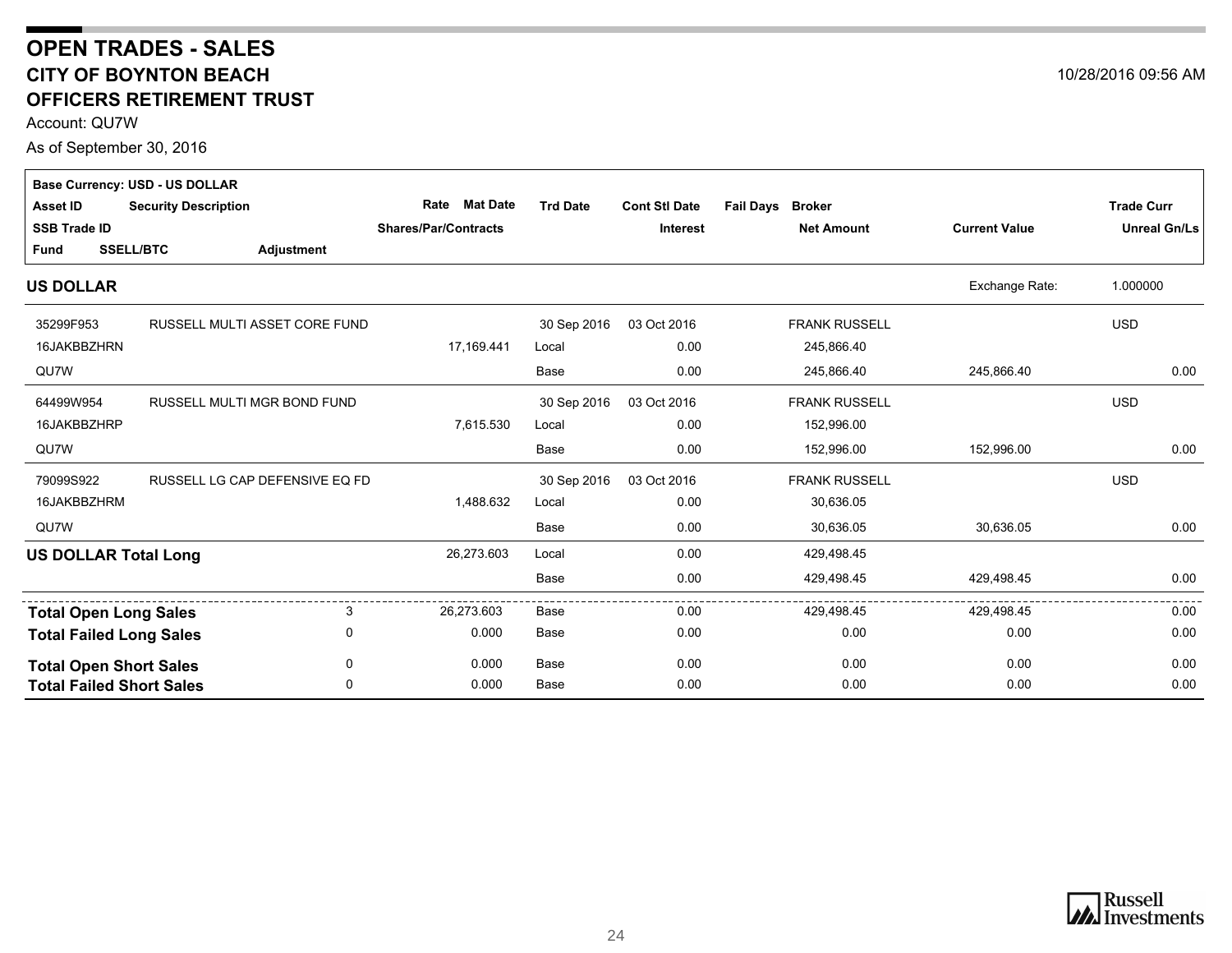### <span id="page-24-0"></span>**EARNED INCOME - DIVIDENDS CITY OF BOYNTON BEACH OFFICERS RETIREMENT TRUST**

For the period September 1, 2016 through September 30, 2016

| <b>Base Currency: USD - USD</b> |      |                             |                     |                |                 |            |                     |                                |  |
|---------------------------------|------|-----------------------------|---------------------|----------------|-----------------|------------|---------------------|--------------------------------|--|
| Asset ID                        |      | <b>Security Description</b> |                     | <b>Ex Date</b> | <b>Rec Date</b> | Pay Date   | <b>NRA Tax Ctry</b> | Ticker<br><b>Dividend Rate</b> |  |
| Tran Type                       | Fund |                             |                     |                |                 |            |                     |                                |  |
| <b>Report Date</b>              |      | <b>Shares</b>               | <b>Gross Income</b> | Whhid Income   | Reclaim         | Net Income | <b>Paid Income</b>  | <b>Real Gain/Loss</b>          |  |

**\*\*\*\*\*\*\*\* No Activity for This Period \*\*\*\*\*\*\*\***

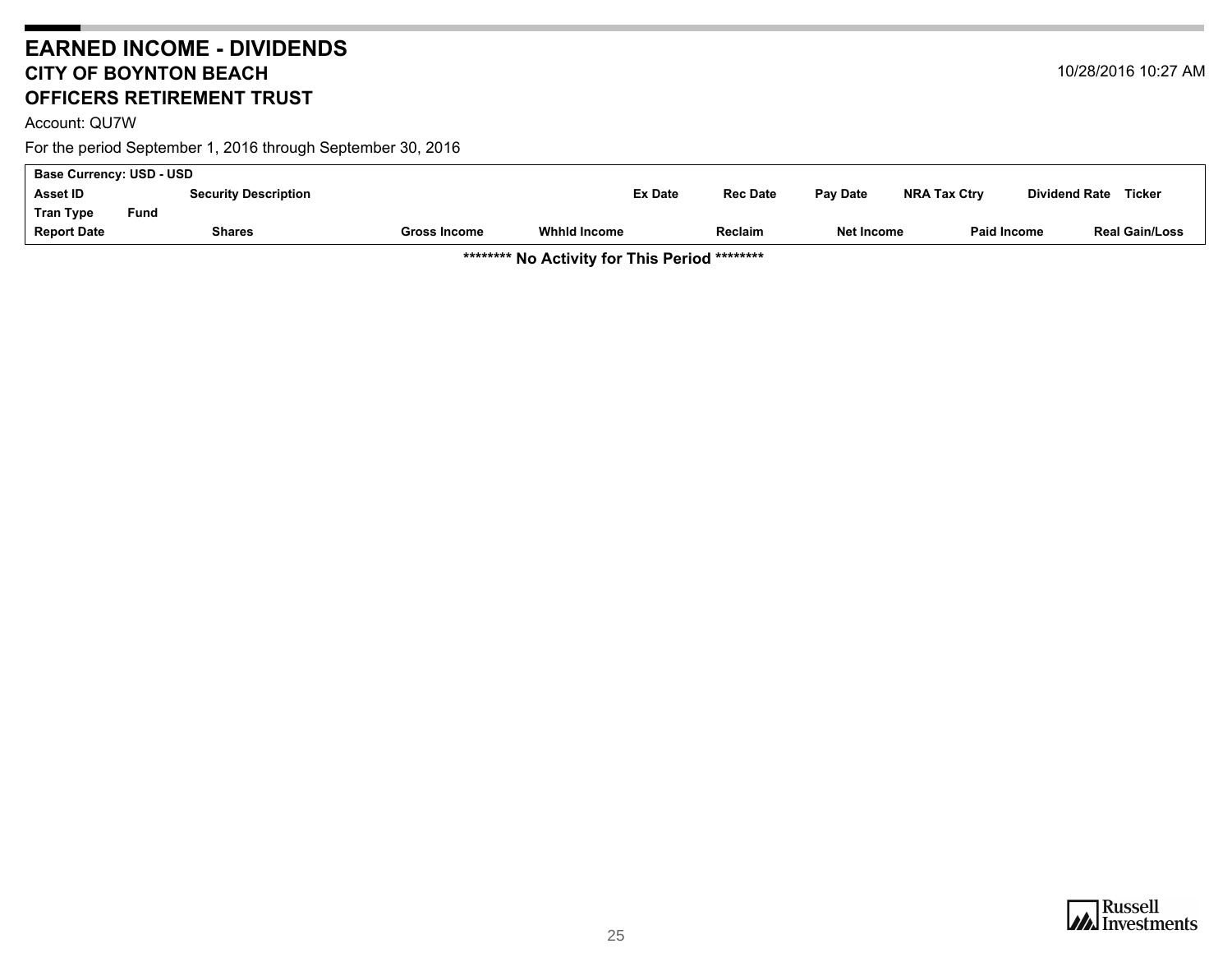### **CITY OF BOYNTON BEACH OFFICERS RETIREMENT TRUSTEARNED INCOME - INTEREST**

Account: QU7W

|                  | <b>Base Currency: USD - USD</b> |                            |                                  |                |                          |                    |                   |                         |                         |  |
|------------------|---------------------------------|----------------------------|----------------------------------|----------------|--------------------------|--------------------|-------------------|-------------------------|-------------------------|--|
| Fund             | <b>Asset ID</b>                 |                            | <b>Security Description</b>      |                |                          |                    |                   | Rate                    | <b>Maturity Date</b>    |  |
| Acct             | Lot                             |                            | <b>Gross Income</b>              | Income Tax Exp | <b>Income Curr Gn/Ls</b> | Tax Exp Curr Gn/Ls | <b>Net Income</b> | <b>Net Amortization</b> | <b>Amort Curr Gn/Ls</b> |  |
|                  |                                 | <b>SHORT TERM SECURITY</b> |                                  |                |                          |                    |                   |                         |                         |  |
| <b>US DOLLAR</b> |                                 |                            |                                  |                |                          |                    |                   |                         |                         |  |
|                  | QU7W 3529909N7                  |                            | <b>RUSSELL STIF</b>              |                | 1.00                     |                    |                   | 0.000                   | 31 Dec 2030             |  |
| 000063 00480     |                                 | Local                      | $-1.09$                          | 0.00           |                          |                    | $-1.09$           | 0.00                    |                         |  |
|                  |                                 | Base                       | $-1.09$                          | 0.00           | 0.00                     | 0.00               | $-1.09$           | 0.00                    | 0.00                    |  |
|                  | QU7W 3529909N7                  |                            | <b>RUSSELL STIF</b>              |                | 1.00                     |                    |                   | 0.000                   | 31 Dec 2030             |  |
| 000065 00550     |                                 | Local                      | 1.02                             | 0.00           |                          |                    | 1.02              | 0.00                    |                         |  |
|                  |                                 | Base                       | 1.02                             | 0.00           | 0.00                     | 0.00               | 1.02              | 0.00                    | 0.00                    |  |
|                  |                                 | 3529909N7 Total            |                                  |                |                          |                    |                   |                         |                         |  |
|                  |                                 | Local                      | $-0.07$                          | 0.00           |                          |                    | $-0.07$           | 0.00                    |                         |  |
|                  |                                 | Base                       | $-0.07$                          | 0.00           | 0.00                     | 0.00               | $-0.07$           | 0.00                    | 0.00                    |  |
|                  | US DOLLAR Total                 |                            |                                  |                |                          |                    |                   |                         |                         |  |
|                  |                                 | Local                      | $-0.07$                          | 0.00           |                          |                    | $-0.07$           | 0.00                    |                         |  |
|                  |                                 | Base                       | $-0.07$                          | 0.00           | 0.00                     | 0.00               | $-0.07$           | 0.00                    | 0.00                    |  |
|                  |                                 |                            | <b>SHORT TERM SECURITY Total</b> |                |                          |                    |                   |                         |                         |  |
|                  |                                 | Base                       | $-0.07$                          | 0.00           | 0.00                     | 0.00               | $-0.07$           | 0.00                    | 0.00                    |  |
|                  | <b>COMPOSITE Total</b>          |                            |                                  |                |                          |                    |                   |                         |                         |  |
|                  |                                 | Base                       | $-0.07$                          | 0.00           | 0.00                     | 0.00               | $-0.07$           | 0.00                    | 0.00                    |  |

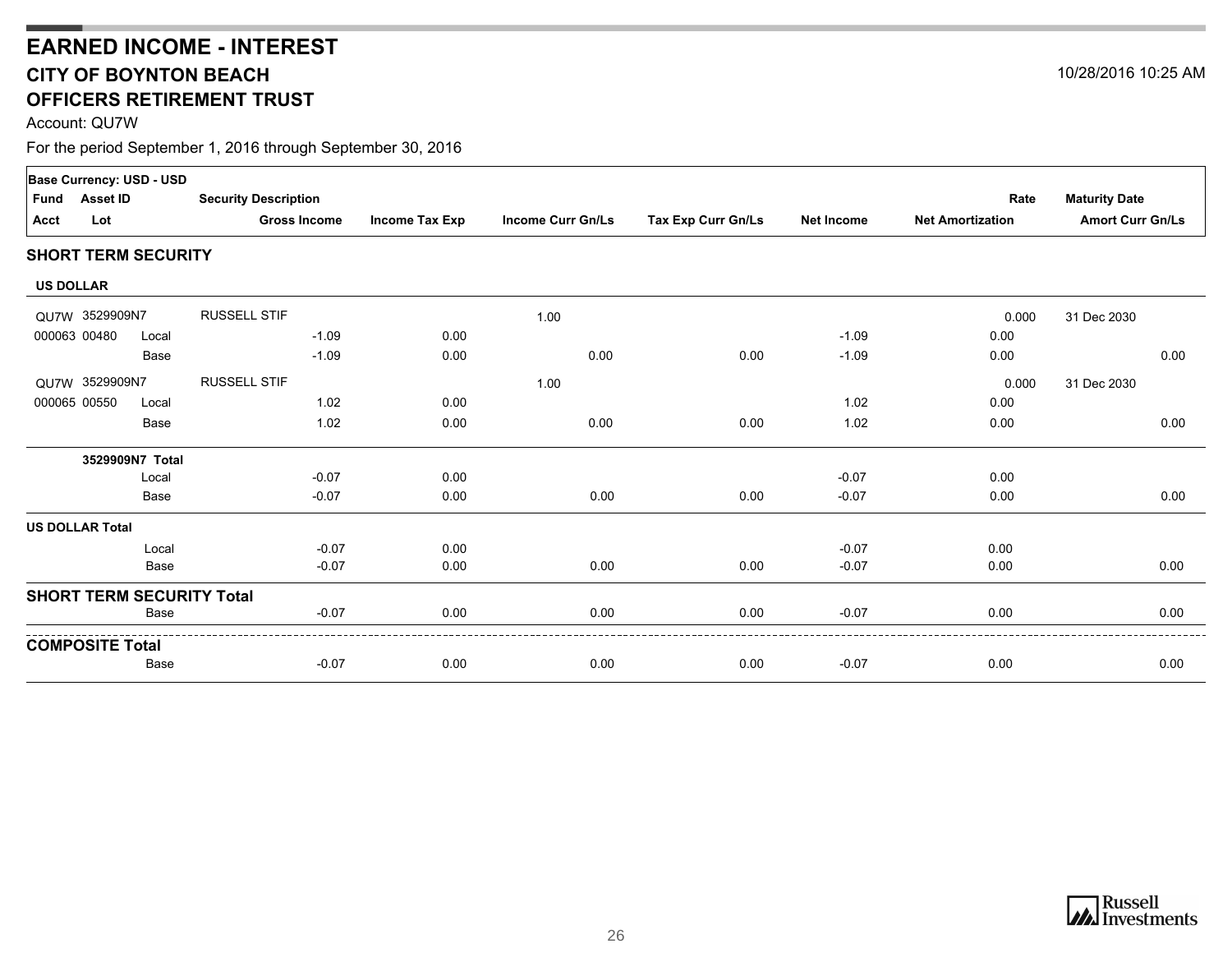## **DIVIDEND RECEIVABLE CITY OF BOYNTON BEACHOFFICERS RETIREMENT TRUST**

<span id="page-26-0"></span>Account: QU7W

As of September 30, 2016

| .                              |                             |                  |                        |                      |                  |                     |                         |  |
|--------------------------------|-----------------------------|------------------|------------------------|----------------------|------------------|---------------------|-------------------------|--|
| Base Currency: USD - US DOLLAR |                             |                  |                        |                      |                  |                     |                         |  |
| Asset ID                       | <b>Security Description</b> |                  |                        | <b>Dividend Rate</b> | <b>Ex Date</b>   | <b>Pavable Date</b> | Past Due                |  |
| Fund                           | Shares                      | <b>Dividends</b> | <b>Tax Reclaim Rec</b> | <b>Tax Withheld</b>  | <b>Net Total</b> | <b>Current Net</b>  | <b>Unrealized Gn/Ls</b> |  |

**\*\*\*\*\*\*\*\* No Activity for This Period \*\*\*\*\*\*\*\***





10/28/2016 09:54 AM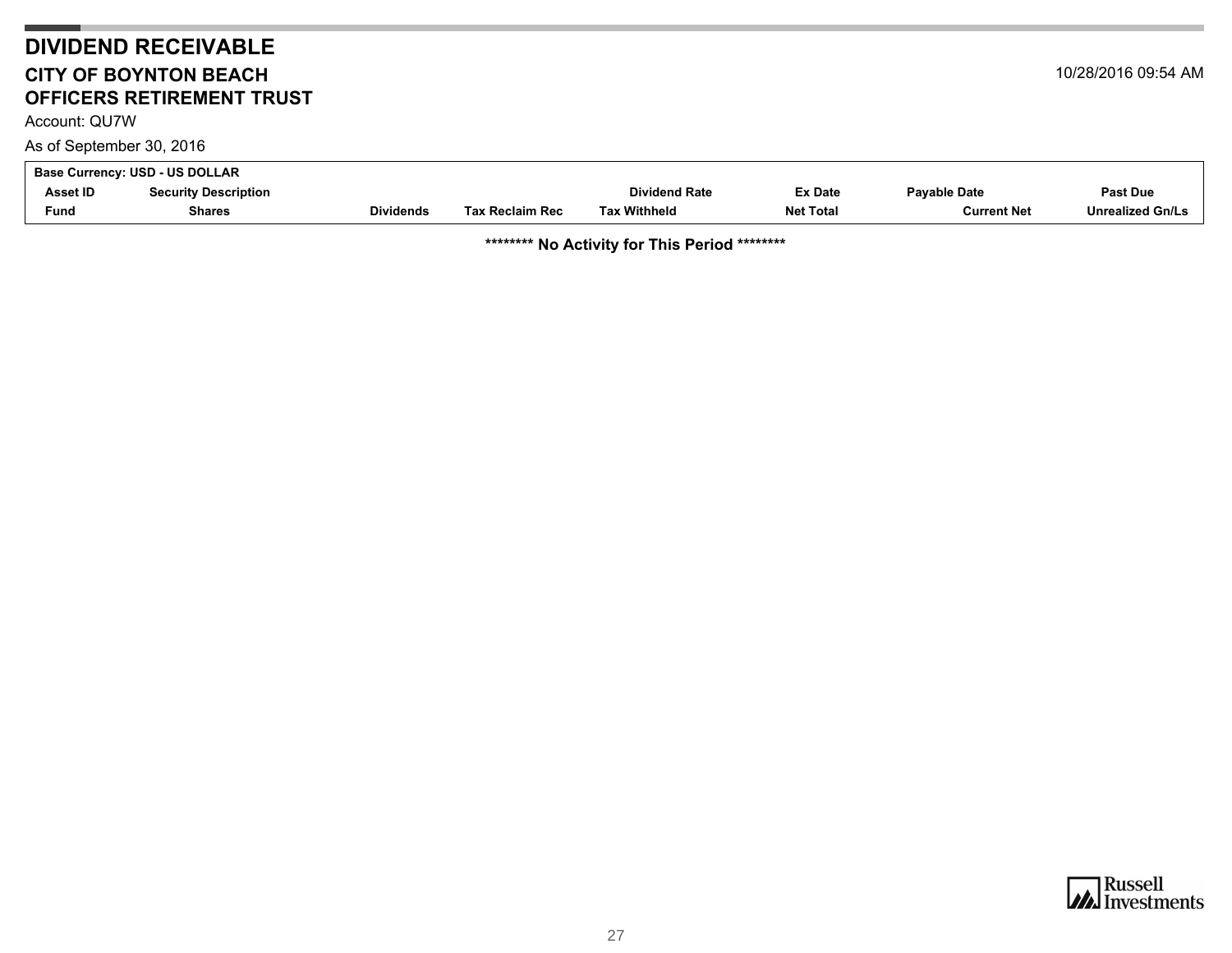## <span id="page-27-0"></span>**INTEREST RECEIVABLE CITY OF BOYNTON BEACH OFFICERS RETIREMENT TRUST**

Account: QU7W

As of September 30, 2016

| <b>Base Currency: USD - US DOLLAR</b> |                             |       |                 |                     |                 |                      |                     |                     |  |
|---------------------------------------|-----------------------------|-------|-----------------|---------------------|-----------------|----------------------|---------------------|---------------------|--|
| <b>Asset ID</b><br>Fund               | <b>Security Description</b> |       |                 |                     |                 | <b>Maturity Date</b> | <b>Payable Date</b> | Past Due            |  |
|                                       | Par                         |       | <b>Interest</b> | <b>Tax Withheld</b> | <b>Int Rate</b> | <b>Net Total</b>     | <b>Current Net</b>  | <b>Unreal Gn/Ls</b> |  |
| <b>US DOLLAR</b>                      |                             |       |                 |                     |                 |                      | Exchange Rate:      | 1.000000            |  |
| CASH EQUIVALENT                       |                             |       |                 |                     |                 |                      |                     |                     |  |
| QU7W 3529909N7                        | <b>RUSSELL STIF</b>         |       | 1.00            |                     |                 | 0.000 31 Dec 2030    | 01 Oct 2016         |                     |  |
|                                       | 0.000                       | Local | 1.02            | 0.00                |                 | 1.02                 |                     |                     |  |
|                                       |                             | Base  | 1.02            | 0.00                |                 | 1.02                 | 1.02                | 0.00                |  |
| <b>US DOLLAR Total</b>                |                             |       |                 |                     |                 |                      |                     |                     |  |
|                                       | 0.000                       | Local | 1.02            | 0.00                |                 | 1.02                 |                     |                     |  |
|                                       |                             | Base  | 1.02            | 0.00                |                 | 1.02                 | 1.02                | 0.00                |  |
| <b>COMPOSITE Total</b>                |                             |       |                 |                     |                 |                      |                     |                     |  |
|                                       | 0.000                       | Base  | 1.02            | 0.00                |                 | 1.02                 | 1.02                | 0.00                |  |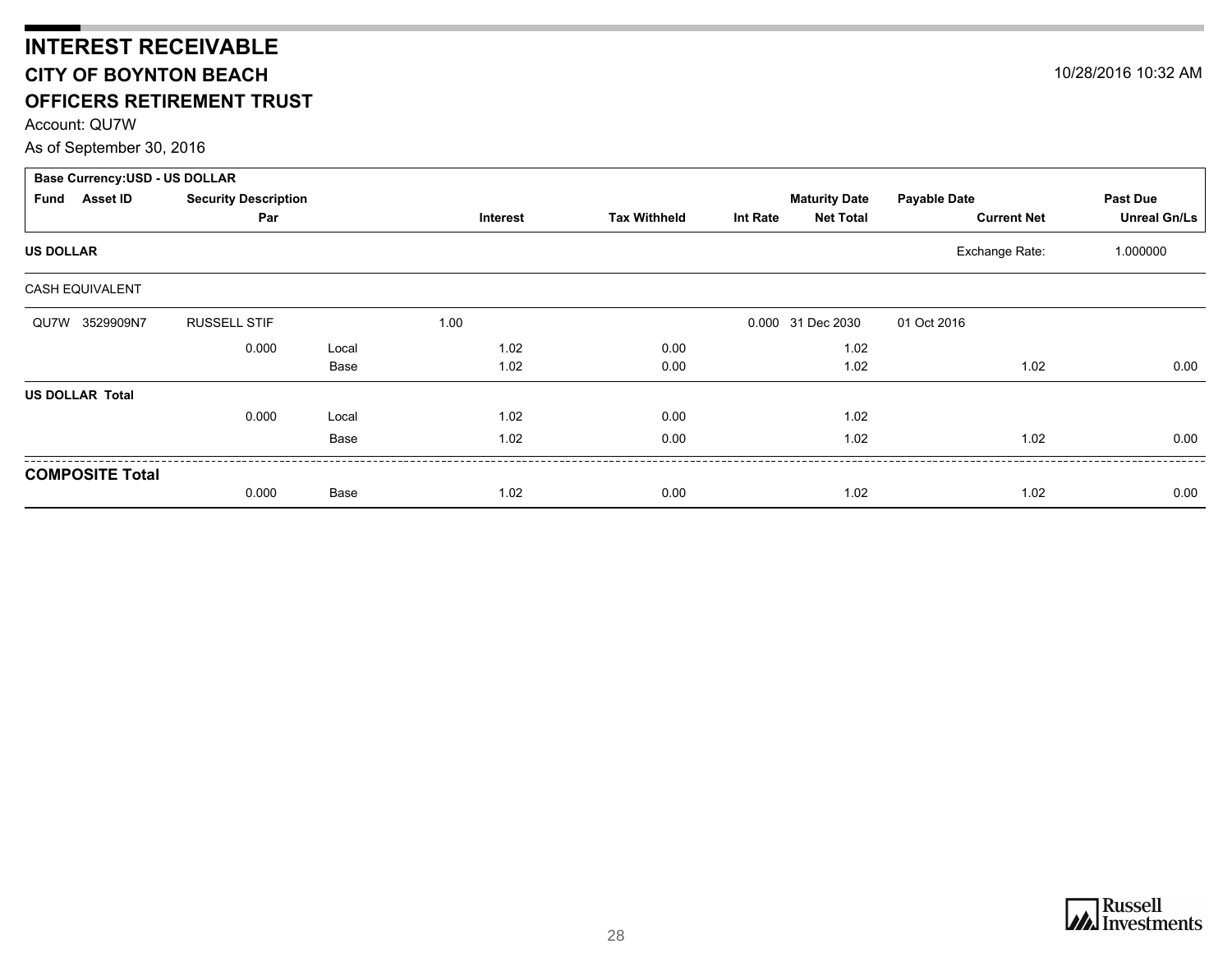### **TAX RECLAIM RECEIVABLECITY OF BOYNTON BEACHOFFICERS RETIREMENT TRUST**

<span id="page-28-0"></span>Account: QU7W

As of September 30, 2016

| <b>Base Currency:</b> | : USD - US DOLLAR           |                          |                     |                          |                     |
|-----------------------|-----------------------------|--------------------------|---------------------|--------------------------|---------------------|
| Asset ID              | <b>Security Description</b> | <b>Tax Withheld Rate</b> | <b>Reclaim Rate</b> | Div/Int Rate EX/Mat Date | <b>Pay Date</b>     |
| Fund                  | <b>Shares/Par</b>           | <b>Tax Reclaim</b>       |                     | <b>Current Value</b>     | <b>Unreal Gn/Ls</b> |

**\*\*\*\*\*\*\*\* No Activity for This Period \*\*\*\*\*\*\*\***

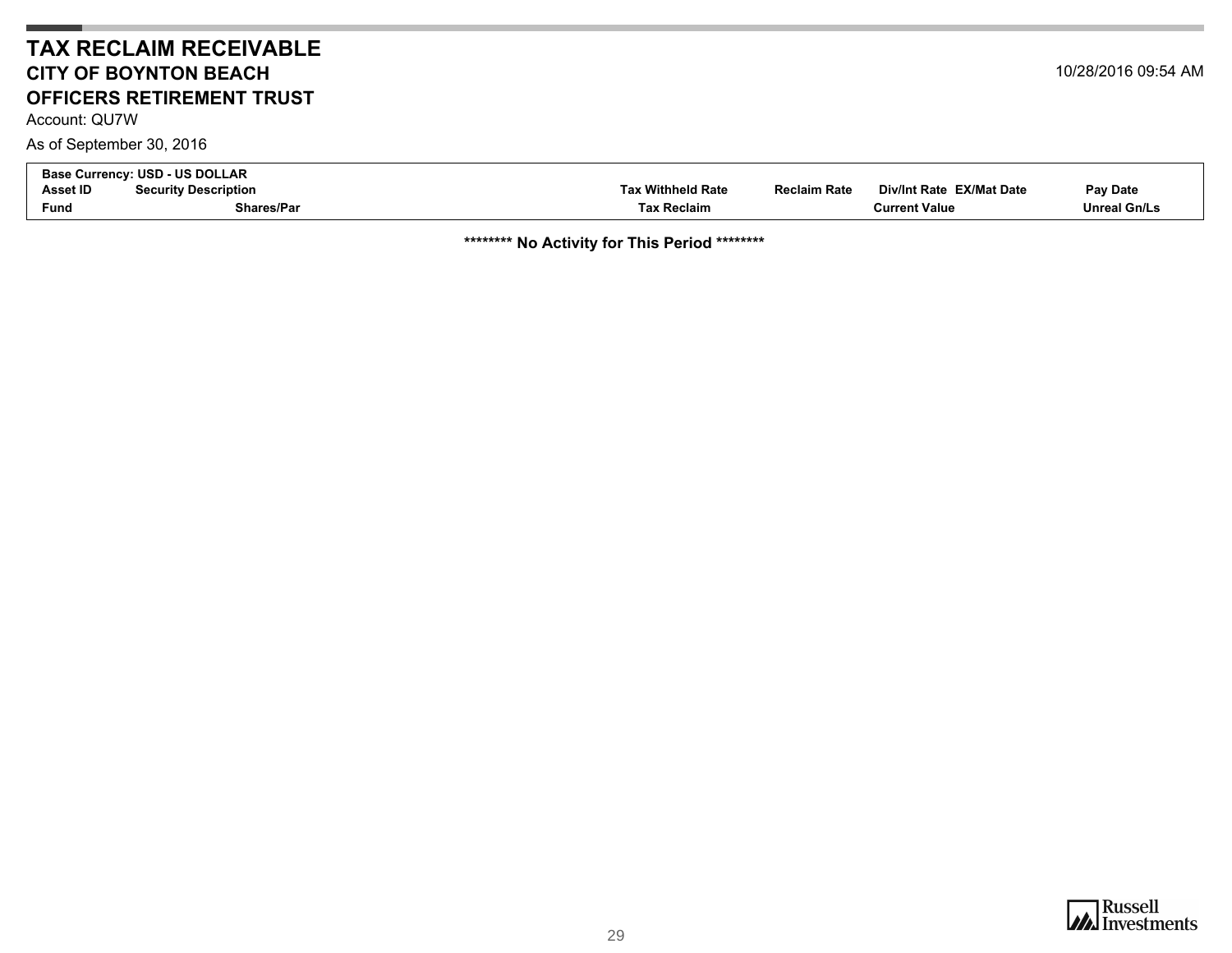### **TRANSACTION ADJUSTMENTSCITY OF BOYNTON BEACHOFFICERS RETIREMENT TRUST**

<span id="page-29-0"></span>Account: QU7W

For the period September 1, 2016 through September 30, 2016

| <b>Base Currency: USD - US DOLLAR</b> |                      |                    |                  |            |                                 |                         |  |
|---------------------------------------|----------------------|--------------------|------------------|------------|---------------------------------|-------------------------|--|
| Asset ID                              | <b>Security Name</b> | <b>Description</b> | Lot              | Trade Date | <b>Settle Date</b>              | <b>Share Adjustment</b> |  |
| <b>Fund</b>                           | Comment              | <b>Broker Name</b> | <b>Exch Rate</b> |            | <b>Settle Currency/Location</b> | <b>Net Cost</b>         |  |

**\*\*\*\*\*\*\*\* No Activity for This Period \*\*\*\*\*\*\*\***